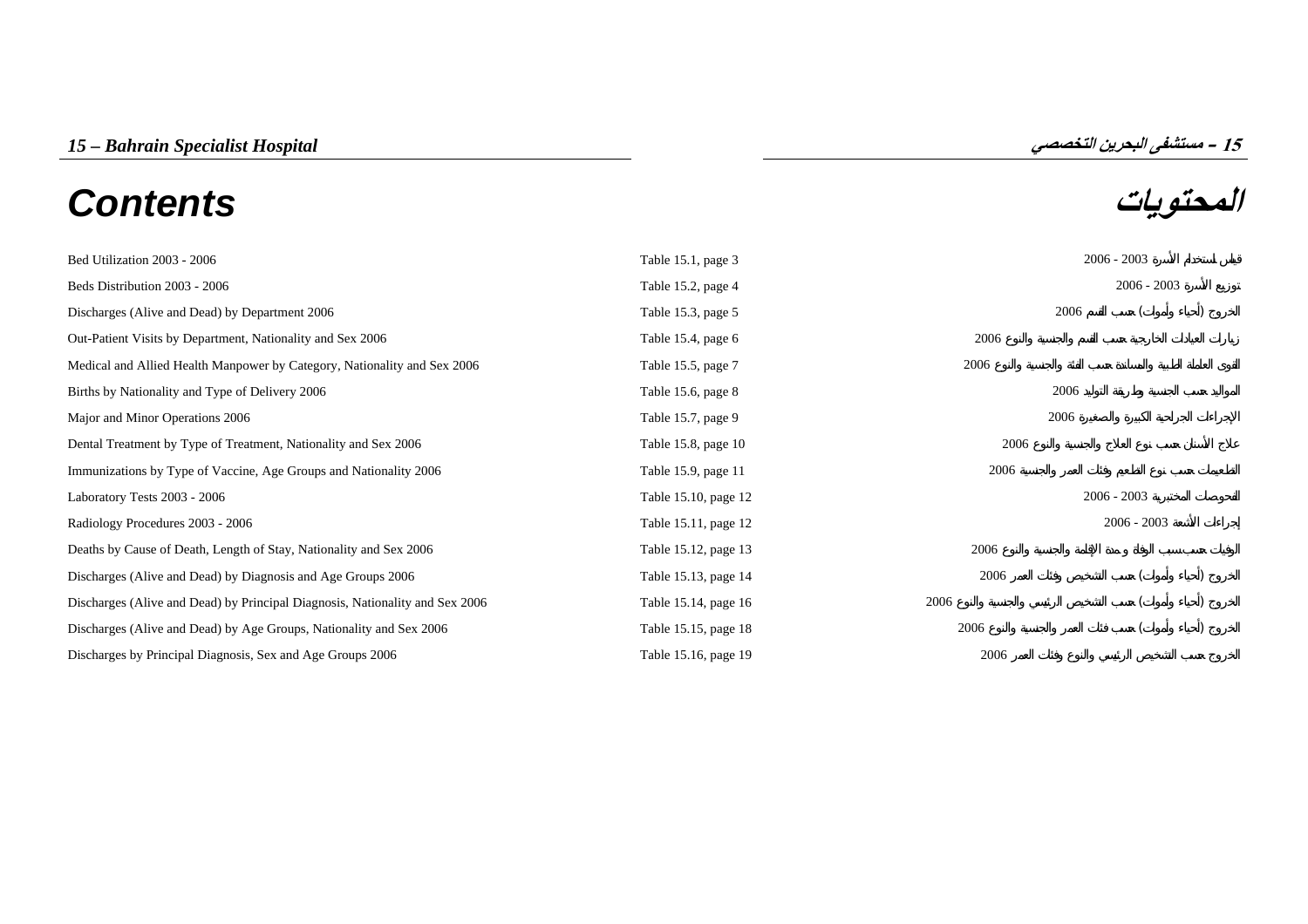## **Table 15.1 2006 - 2003Bed Utilization 2003 - 2006**

<span id="page-1-0"></span>

| <b>Description</b>      | 2006   | 2005   | 2004   | 2003   |
|-------------------------|--------|--------|--------|--------|
| Total admissions        | 4,176  | 3,592  | 2,392  | 1,521  |
| Total discharges        | 4,137  | 3,564  | 2,398  | 1,483  |
| Number of beds          | 56     | 56     | 56     | 54     |
| Bed days available      | 20,440 | 20,440 | 20,496 | 19,710 |
| Patient days-overnight  | 10,732 | 9,890  | 6,662  | 4,361  |
| Patients days < 1 day   | 1,358  | 1,131  | 828    | 773    |
| Total patients days     | 12,090 | 11,021 | 7,490  | 5,134  |
| Bed occupancy rate      | 59.1   | 53.9   | 36.5   | 26.0   |
| Turnover rate           | 73.9   | 63.6   | 42.8   | 27.5   |
| Turnover interval       | 2.0    | 2.6    | 5.4    | 9.8    |
| Average daily admission | 11.4   | 9.8    | 6.5    | 4.2    |
| Average daily discharge | 11.3   | 9.8    | 6.6    | 4.1    |
| Average length of stay  | 2.9    | 3.1    | 3.1    | 3.5    |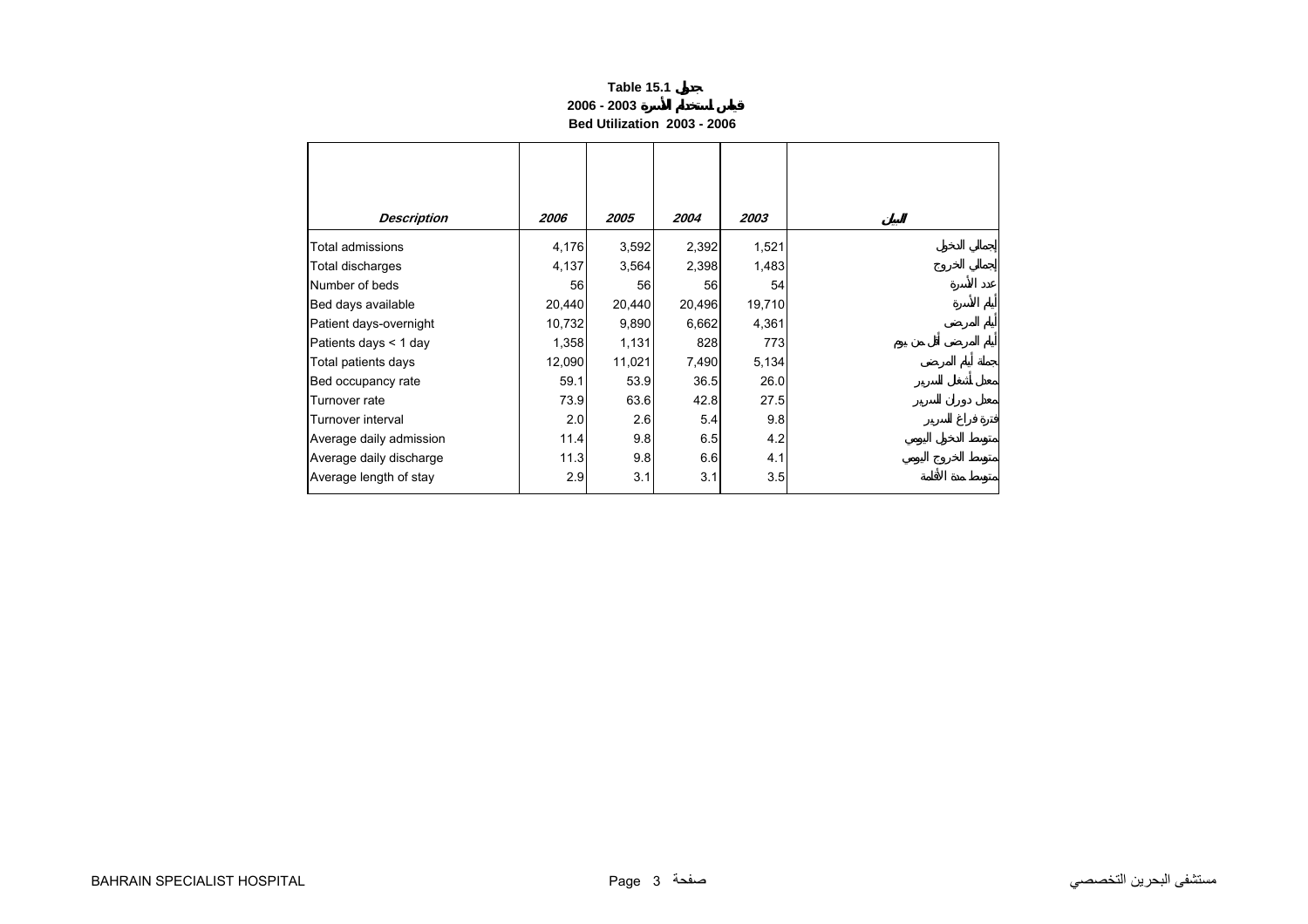#### **Table 15.2 2006 - 2003 Beds Distribution 2003 - 2006**

<span id="page-2-0"></span>

| Service                                       | 2006     | 2005     | 2004                  | 2003                  |  |
|-----------------------------------------------|----------|----------|-----------------------|-----------------------|--|
| Medical / Surgical<br>Obstetrics / Gynecology | 44<br>12 | 44<br>12 | 44<br>12 <sub>1</sub> | 44<br>12 <sub>1</sub> |  |
| <b>Total</b>                                  | 56       | 56       | 56                    | 56                    |  |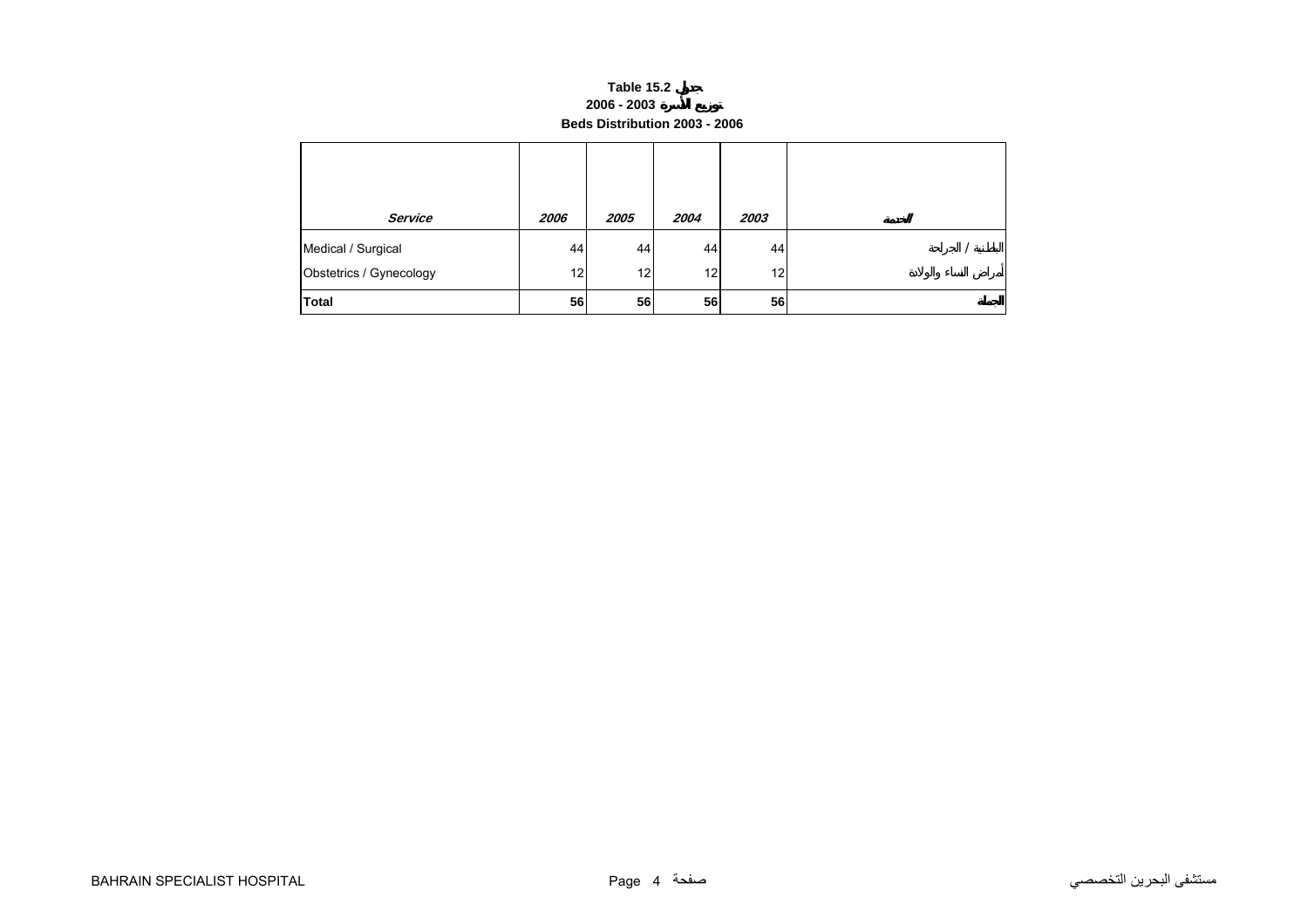# **<sup>2006</sup> ( ) Discharges (Alive and Dead) by Department 2006**

<span id="page-3-0"></span>

|                       | <b>Total</b> |       | <b>Dead</b> |              | Alive |       |
|-----------------------|--------------|-------|-------------|--------------|-------|-------|
|                       |              |       |             |              |       |       |
|                       |              |       |             |              |       |       |
| <b>Department</b>     | %            | No.   | %           | No.          | %     | No.   |
| Medical               | 46.6         | 1,926 | 90.9        | 10           | 46.4  | 1,916 |
| E.N.T                 | 3.1          | 127   |             |              | 3.1   | 127   |
| Obstetrics/Gynecology | 36.7         | 1,520 |             |              | 36.8  | 1,520 |
| Surgery               | 7.3          | 301   | 9.1         | $\mathbf{1}$ | 7.3   | 300   |
| Paediatric            | 5.8          | 241   |             |              | 5.8   | 241   |
| Opthalmology          | 0.5          | 22    |             |              | 0.5   | 22    |
| <b>Total</b>          | 100.0        | 4,137 | 100.0       | 11           | 100.0 | 4,126 |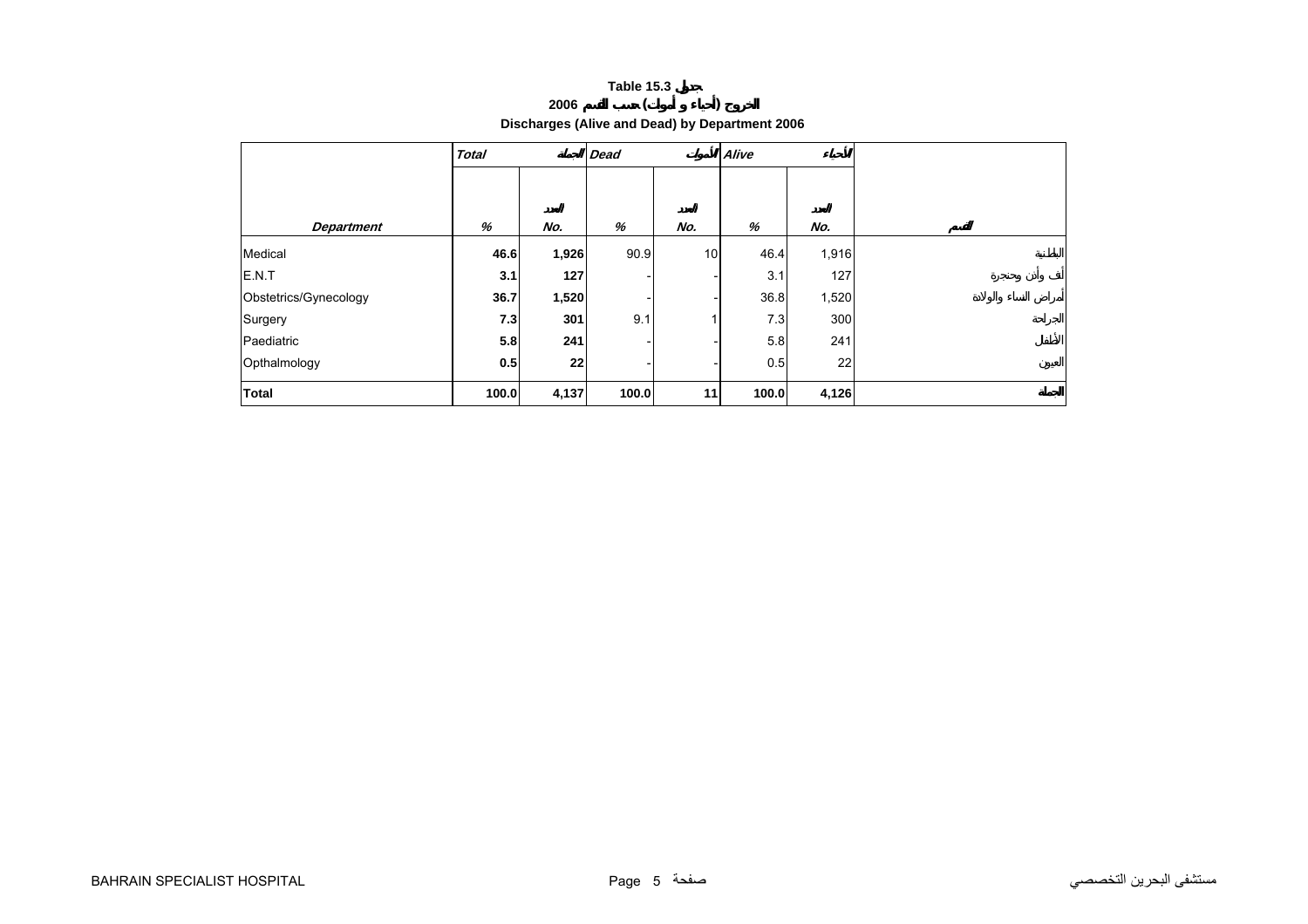| Out-Patient Visits by Department, Nationality and Sex 2006 |  |  |  |
|------------------------------------------------------------|--|--|--|
|------------------------------------------------------------|--|--|--|

<span id="page-4-0"></span>

|                         | <b>Total</b> |        |             | Non-Bahraini |        |             | <b>Bahraini</b> |        |             |
|-------------------------|--------------|--------|-------------|--------------|--------|-------------|-----------------|--------|-------------|
|                         |              |        |             |              |        |             |                 |        |             |
|                         |              |        |             |              |        |             |                 |        |             |
| <b>Department</b>       | Total        | Female | <b>Male</b> | <b>Total</b> | Female | <b>Male</b> | <b>Total</b>    | Female | <b>Male</b> |
| <b>General Practice</b> | 1,986        | 962    | 1,024       | 909          | 406    | 503         | 1,077           | 556    | 521         |
| Dental                  | 3,492        | 1,781  | 1,711       | 2,214        | 1,084  | 1,130       | 1,278           | 697    | 581         |
| Medical                 | 38,871       | 21,393 | 17,478      | 16,894       | 8,462  | 8,432       | 21,977          | 12,931 | 9,046       |
| Obstetrics & Gynecology | 18,299       | 18,231 | 68          | 4,434        | 4,417  | 17          | 13,865          | 13,814 | 51          |
| Urology                 | 1,342        | 233    | 1,109       | 480          | 63     | 417         | 862             | 170    | 692         |
| Paediatrics             | 4,246        | 2,120  | 2,126       | 1,925        | 937    | 988         | 2,321           | 1,183  | 1,138       |
| Surgical                | 1,704        | 955    | 749         | 704          | 373    | 331         | 1,000           | 582    | 418         |
| Orthopedics             | 5,260        | 2,659  | 2,601       | 1,439        | 597    | 842         | 3,821           | 2,062  | 1,759       |
| E.N.T.                  | 3,028        | 1,519  | 1,509       | 986          | 464    | 522         | 2,042           | 1,055  | 987         |
| Dermatology             | 3,675        | 2,430  | 1,245       | 1,711        | 1,074  | 637         | 1,964           | 1,356  | 608         |
| Psychiatric             | 886          | 538    | 348         | 192          | 88     | 104         | 694             | 450    | 244         |
| Ophthalmology           | 1,235        | 645    | 590         | 590          | 291    | 299         | 645             | 354    | 291         |
| Neurology               | 1,364        | 638    | 726         | 592          | 269    | 323         | 772             | 369    | 403         |
| Nephrology              | 1,592        | 827    | 765         | 663          | 238    | 425         | 929             | 589    | 340         |
| <b>Total</b>            | 86,980       | 54,931 | 32,049      | 33,733       | 18,763 | 14,970      | 53,247          | 36,168 | 17,079      |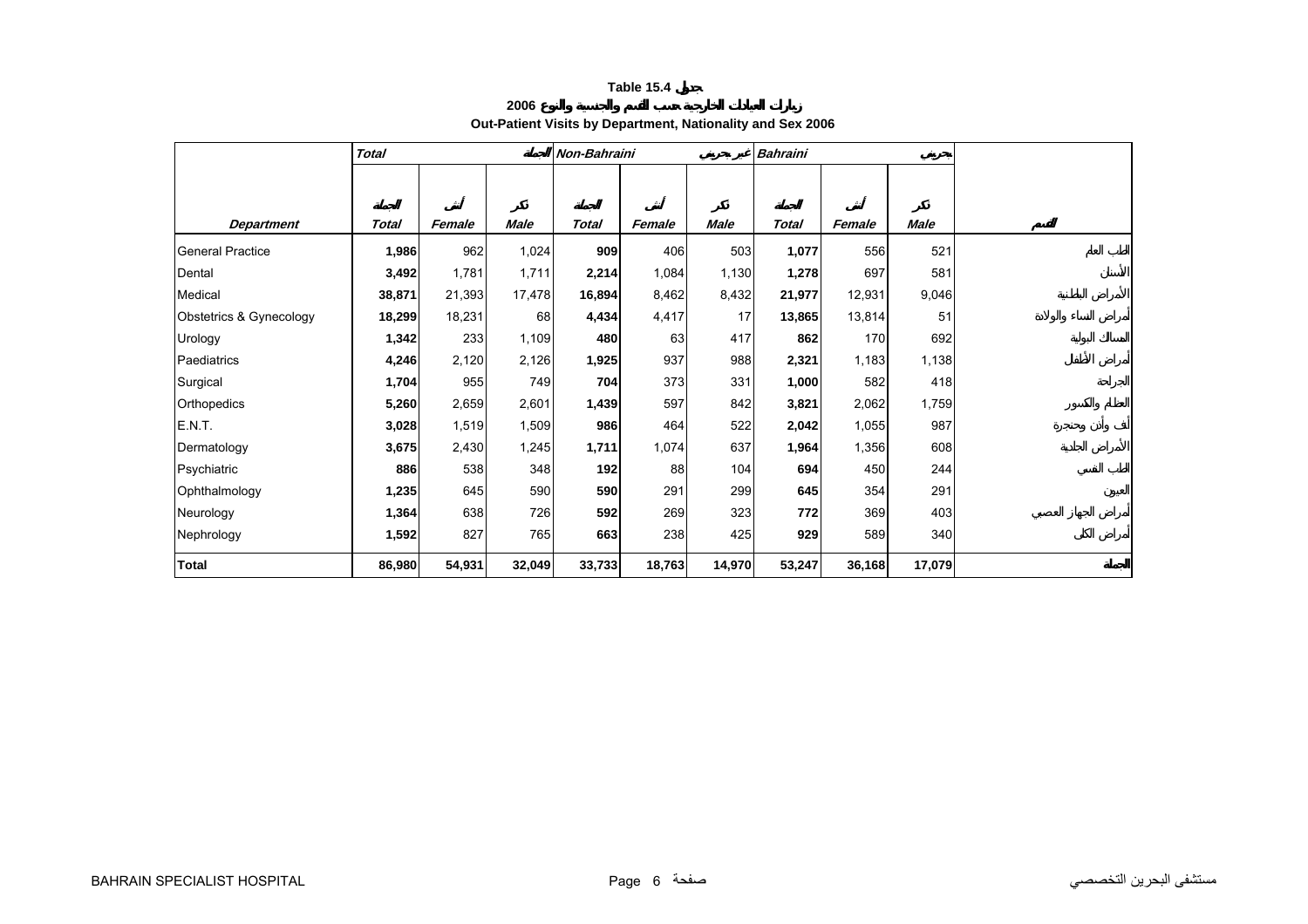# **جدول 15.5 Table القوى العاملة بالمهن الطبية والمساندة حسب الفئة <sup>و</sup> الجنسية <sup>و</sup> النوع <sup>2006</sup> Medical and Allied Health Manpower by Category, Nationality and Sex 2006**

<span id="page-5-0"></span>

|                                                                         | <b>Total</b> |        |      | Non-Bahraini |        |      | <b>Bahraini</b> |        |      |  |
|-------------------------------------------------------------------------|--------------|--------|------|--------------|--------|------|-----------------|--------|------|--|
|                                                                         |              |        |      |              |        |      |                 |        |      |  |
| Category                                                                | <b>Total</b> | Female | Male | <b>Total</b> | Female | Male | <b>Total</b>    | Female | Male |  |
| Physicians                                                              | 37           | 14     | 23   | 36           | 14     | 22   |                 |        |      |  |
| Dentists                                                                |              |        |      |              |        |      |                 |        |      |  |
| Nurses*                                                                 | 33           | 30     |      | 33           | 30     | 3    |                 |        |      |  |
| Pharmacists & Technicians                                               |              |        |      |              |        |      |                 |        |      |  |
| Dental Hygienists & Technicians                                         |              |        |      |              |        |      |                 |        |      |  |
| Laboratory Technologists & Technicians                                  | 12           | 10     |      | 12           | 10     |      |                 |        |      |  |
| Radiographers and Technicians                                           |              |        |      |              |        |      |                 |        |      |  |
| Physiotherapists, Occupational Therapists & Technicians                 |              |        |      |              |        |      |                 |        |      |  |
| Anaesthesia Technician                                                  |              |        |      |              |        |      |                 |        |      |  |
| Audio Visual Technician                                                 |              |        |      |              |        |      |                 |        |      |  |
| Electro Cardiogram technician                                           |              |        |      |              |        |      |                 |        |      |  |
| Electro Encephalograph                                                  |              |        |      |              |        |      |                 |        |      |  |
| Paramedic and Respiratory Specialist                                    |              |        |      | 3            | 2      |      |                 |        |      |  |
| * Nurses excluding practical nurses and other grades below staff nurse. |              |        |      |              |        |      |                 |        |      |  |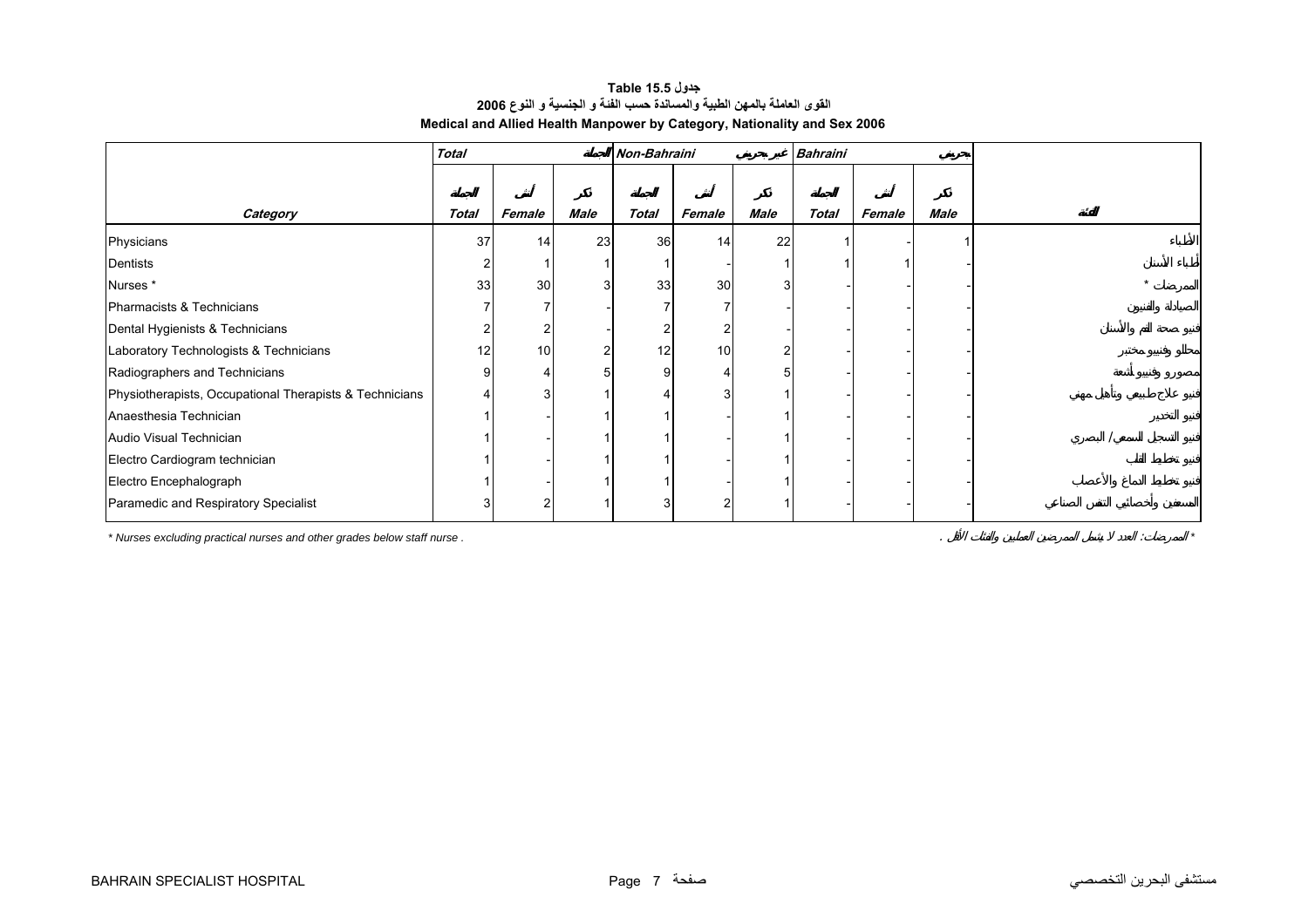**Births by Nationality and Type of Delivery 2006** 

<span id="page-6-0"></span>

|                           |               |                |                   | <b>Live Births</b>   |               |                             |                |  |
|---------------------------|---------------|----------------|-------------------|----------------------|---------------|-----------------------------|----------------|--|
| <b>Births</b>             |               |                |                   | Premature            |               | <b>Full Term</b>            |                |  |
|                           |               |                |                   |                      |               |                             |                |  |
| Nationality / type        | <b>Total</b>  | <b>Still</b>   | <b>Total Live</b> | Congenital           | <b>Normal</b> | Congenital<br><b>Normal</b> |                |  |
| of delivery               | <b>Births</b> | <b>Births</b>  | <b>Births</b>     | <b>Abnormalities</b> |               | <b>Abnormalities</b>        |                |  |
| <b>Bahraini</b>           |               |                |                   |                      |               |                             |                |  |
| Normal Delivery           |               |                |                   |                      |               |                             |                |  |
| Vertex                    | 258           | $\overline{c}$ | 256               |                      |               | 19                          | 237            |  |
| <b>Breech</b>             | 3             | $\overline{2}$ | 1                 |                      |               |                             |                |  |
|                           |               |                |                   |                      |               |                             |                |  |
| <b>Assisted Delivery</b>  |               |                |                   |                      |               |                             |                |  |
| Vacuum                    | 6             |                | 6                 |                      |               |                             | 5              |  |
| Forceps                   | 1             |                |                   |                      |               |                             |                |  |
| Caesarian section         | 82            |                | 82                |                      |               |                             | 77             |  |
| <b>Total Bahraini</b>     | 350           | Δ              | 346               |                      |               | 24                          | 321            |  |
| Non-Bahraini              |               |                |                   |                      |               |                             |                |  |
| Normal Delivery           |               |                |                   |                      |               |                             |                |  |
| Vertex                    | 99            |                | 98                |                      | 2             | 5                           | 91             |  |
| <b>Breech</b>             | 1             |                |                   |                      |               |                             |                |  |
| <b>Assisted Delivery</b>  |               |                |                   |                      |               |                             |                |  |
| Vacuum                    | 2             |                | 2                 |                      |               |                             | $\overline{2}$ |  |
| Forceps                   | 1             |                |                   |                      |               |                             |                |  |
| Caesarian section         | 38            |                | 38                |                      | 3             | 2                           | 33             |  |
| <b>Total Non-Bahraini</b> | 141           |                | 140               |                      | 6             | 7                           | 127            |  |
| On route to Hospital      | 1             |                | 1                 |                      |               |                             |                |  |
| <b>Grand Total</b>        | 492           | 5              | 487               |                      | 7             | 32                          | 448            |  |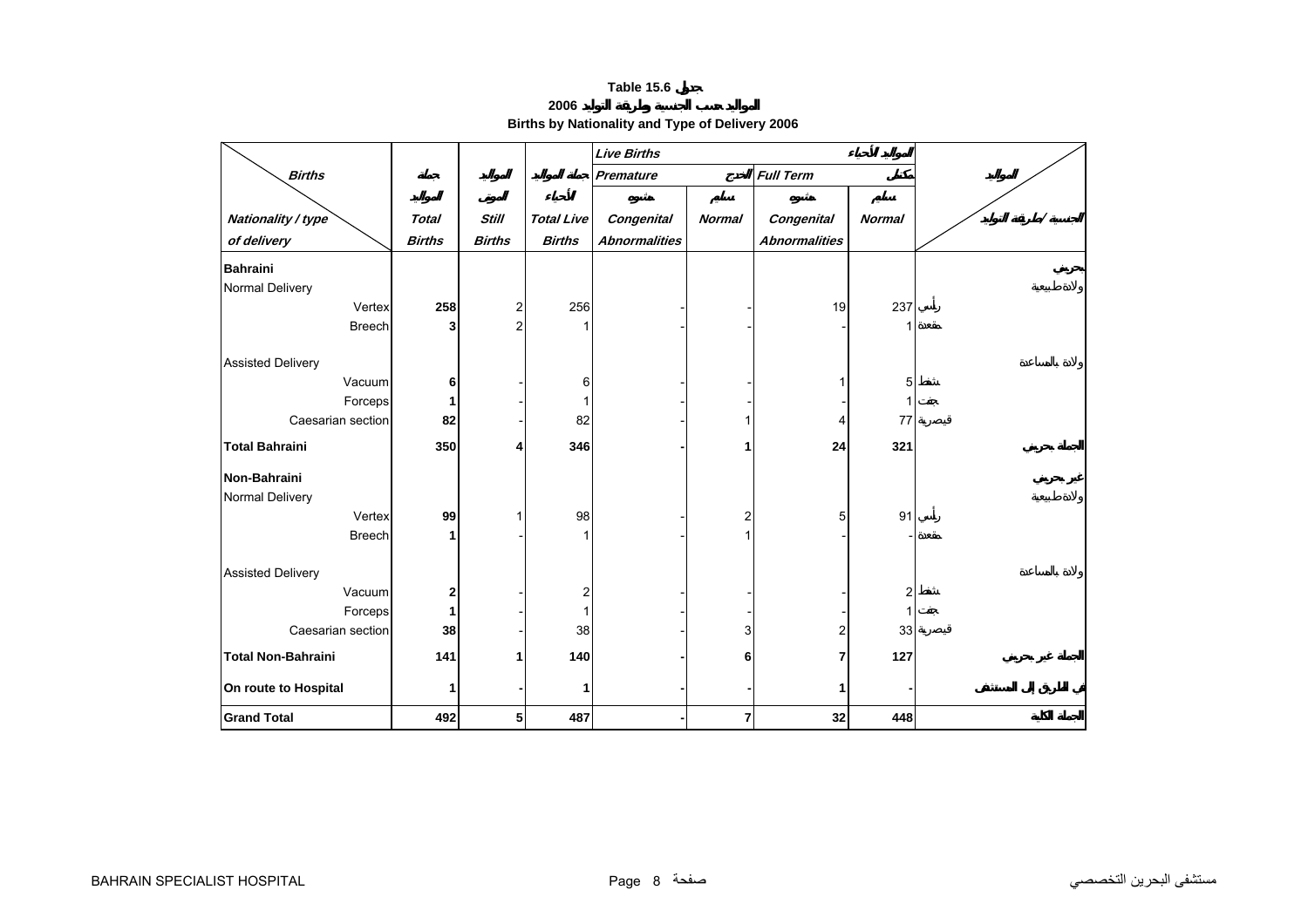# **2006**

# **Major and Minor Operations 2006**

<span id="page-7-0"></span>

|                        | Procedure Type |                      |          |
|------------------------|----------------|----------------------|----------|
|                        |                |                      |          |
| <b>Department</b>      | <b>Total</b>   | <b>Minor</b>         | Major    |
| General Surgery        | 300            | 115                  | 185      |
| Orthopedics & Fracture | 145            | 46                   | 99       |
| Urology                | 155            | 51                   | 104      |
| <b>Plastic Surgery</b> | 171            | 43                   | 128      |
| Paediatrics            | 51             | 51                   |          |
| Ear, Nose & Throat     | 92             | 6                    | 86       |
| Opthalmology           | 18             | 13                   | 5        |
| Gynecology             | 374            | 139                  | 235      |
| Dental                 | 10             |                      | 10       |
| Endoscopies            | 1,092          | $\sim$ $\sim$ $\sim$ | $\ldots$ |
| <b>Total</b>           | 2,408          | 464                  | 852      |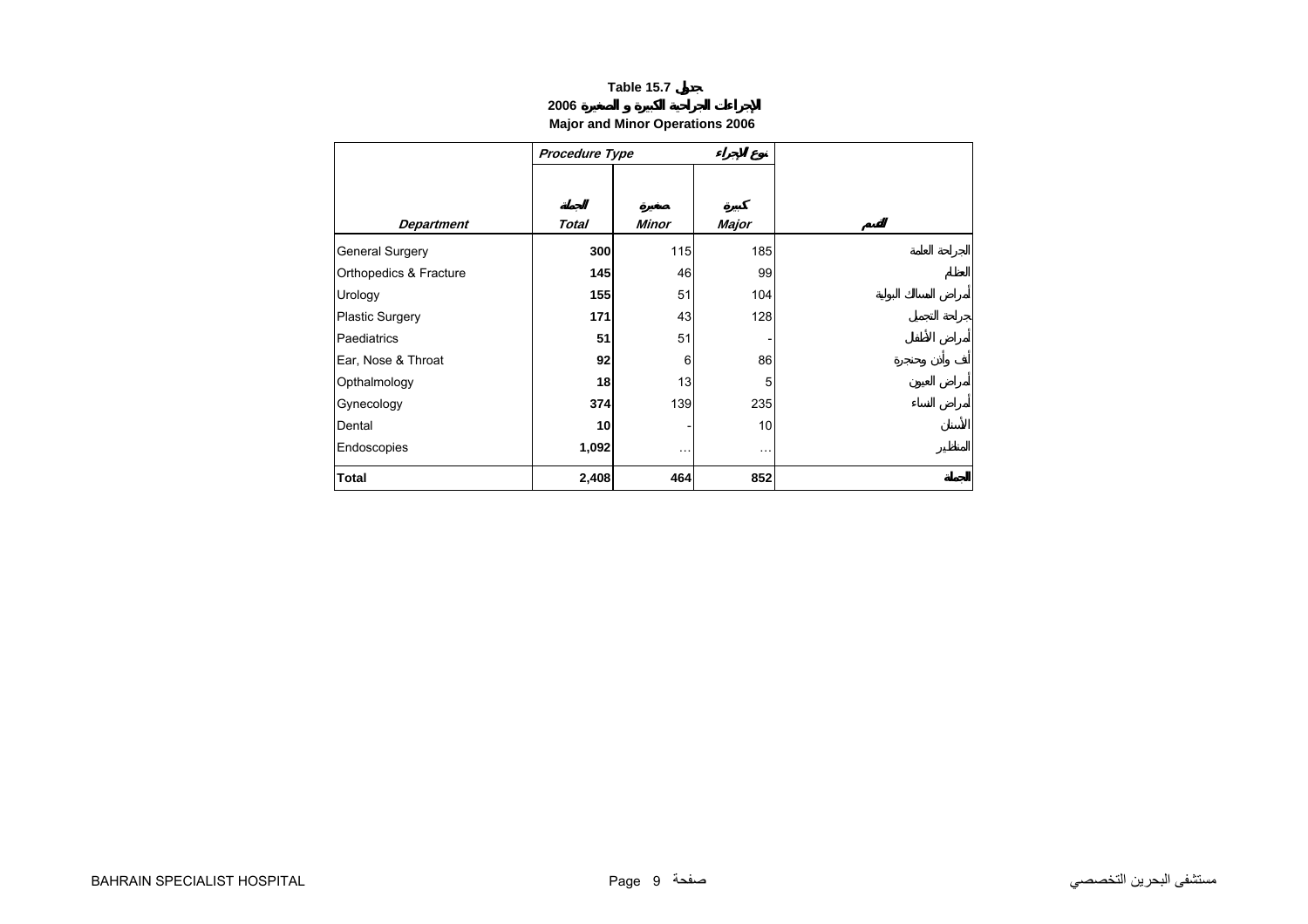**2006**

# **Dental Treatment by Type of Treatment, Nationality and Sex 2006**

<span id="page-8-0"></span>

|                          | <b>Total</b> |        |             | Non-Bahraini |        |       | <b>Bahraini</b> |        |             |  |
|--------------------------|--------------|--------|-------------|--------------|--------|-------|-----------------|--------|-------------|--|
|                          |              |        |             |              |        |       |                 |        |             |  |
|                          |              |        |             |              |        |       |                 |        |             |  |
| <b>Type of Treatment</b> | <b>Total</b> | Female | <b>Male</b> | <b>Total</b> | Female | Male  | <b>Total</b>    | Female | <b>Male</b> |  |
| General treatment        | 1,466        | 767    | 699         | 1,030        | 514    | 516   | 436             | 253    | 183         |  |
| Gum treatment            | 555          | 278    | 277         | 340          | 164    | 176   | 215             | 114    | 101         |  |
| Nerve                    | 104          | 57     | 47          | 59           | 32     | 27    | 45              | 25     | 20          |  |
| Surgical treatment       | 327          | 157    | 170         | 182          | 83     | 99    | 145             | 74     | 71          |  |
| Filling                  | 934          | 461    | 473         | 532          | 256    | 276   | 402             | 205    | 197         |  |
| Extraction               | 95           | 57     | 38          | 64           | 34     | 30    | 31              | 23     | 8           |  |
| Denture                  | 11           | 4      | 7           | 7            |        | 6     | 4               | 3      |             |  |
| <b>Others</b>            | 111          | 55     | 56          | 67           | 30     | 37    | 44              | 25     | 19          |  |
| <b>Total</b>             | 3,603        | 1,836  | 1,767       | 2,281        | 1,114  | 1,167 | 1,322           | 722    | 600         |  |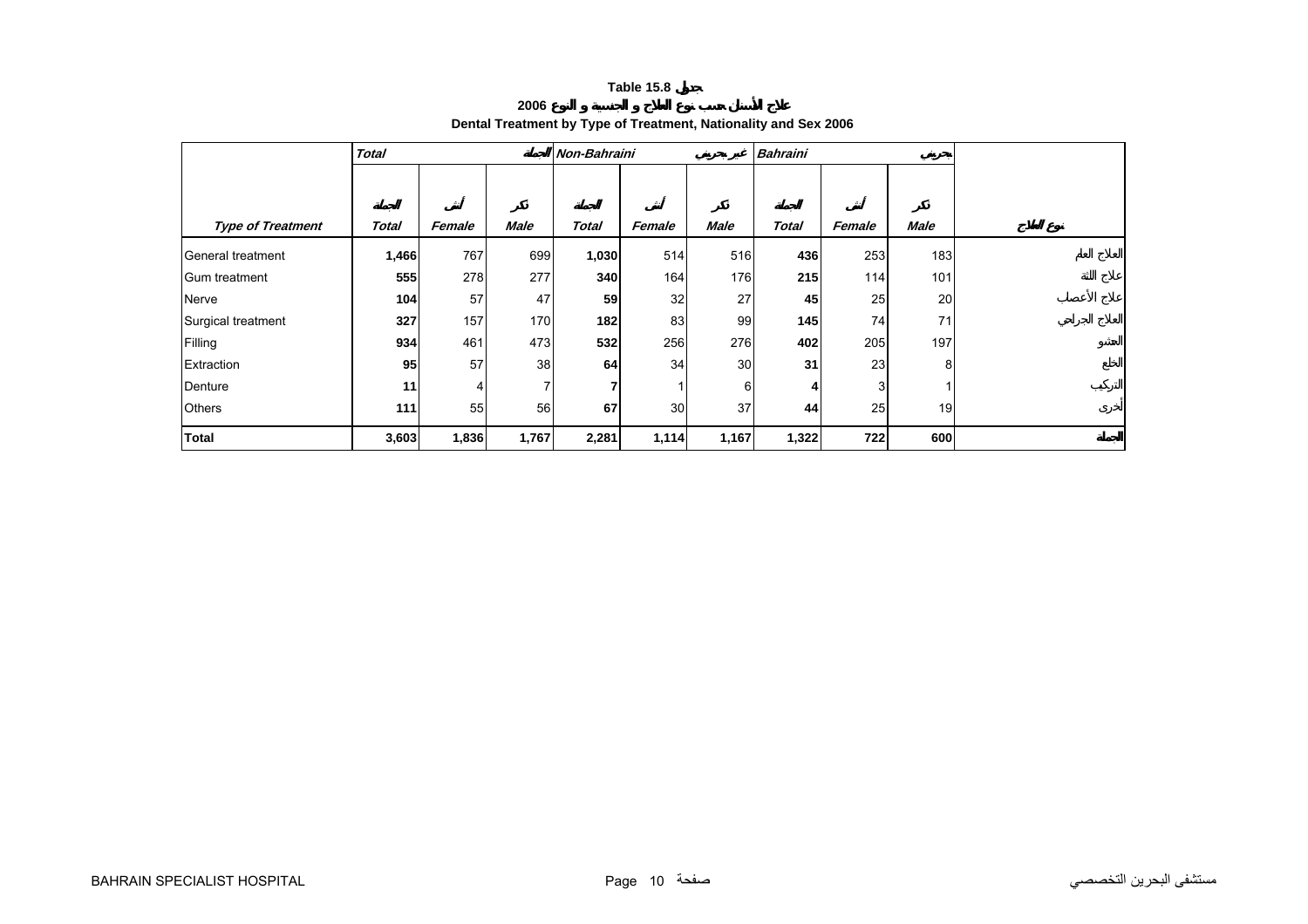**2006**

|  | Immunization by Type of Vaccine, Age Groups and Nationality 2006 |
|--|------------------------------------------------------------------|
|  |                                                                  |

<span id="page-9-0"></span>

|              | <b>Total</b>    |                 | $2 - 5$ years |      |                   |                | $1 - 2$ years |                          | <b>Below 1 year</b> |           |                 |                            |                 |  |
|--------------|-----------------|-----------------|---------------|------|-------------------|----------------|---------------|--------------------------|---------------------|-----------|-----------------|----------------------------|-----------------|--|
|              |                 |                 |               |      |                   |                |               |                          |                     |           |                 |                            |                 |  |
|              |                 |                 |               |      |                   |                |               |                          |                     |           |                 |                            |                 |  |
|              |                 |                 |               |      |                   |                |               |                          |                     |           |                 |                            |                 |  |
|              | Non-            |                 |               | Non- |                   |                | Non-          |                          |                     | Non-      |                 |                            | Type of vaccine |  |
| <b>Total</b> | <b>Bahraini</b> | <b>Bahraini</b> | <b>Total</b>  |      | Bahraini Bahraini | <b>Total</b>   |               | <b>Bahraini</b> Bahraini | <b>Total</b>        | Bahraini  | <b>Bahraini</b> |                            |                 |  |
|              |                 |                 |               |      |                   |                |               |                          |                     |           |                 | <b>Hepatitis B/DPT/HIB</b> | 1()             |  |
|              |                 |                 |               |      |                   |                |               |                          |                     |           |                 |                            | ( )             |  |
| 419          | 199             | 220             | 16            | 12   | 4                 | 4              | 4             |                          | 399                 | 183       | 216             | Dose 1                     |                 |  |
| 170          |                 | 170             |               |      |                   |                |               |                          | 170                 |           | 170             | Dose 2                     |                 |  |
| 266          | 140             | 126             |               |      |                   |                |               |                          | 266                 | 140       | 126             | Dose 3                     |                 |  |
| 142          | 55              | 87              | 14            |      |                   | 95             | 43            | 52                       | 33                  | 5         | 28              | Booster 1 dose             |                 |  |
|              | 4               |                 |               |      |                   |                |               |                          |                     |           |                 | Booster 2 dose             |                 |  |
|              |                 |                 |               |      |                   |                |               |                          |                     |           |                 |                            |                 |  |
|              |                 |                 |               |      |                   |                |               |                          |                     |           |                 | Poliomyelitis              |                 |  |
| 147          | 69              | 78              | 7             | 5    | $\overline{2}$    | $\overline{2}$ |               |                          | 138                 | 62        | 76              | Dose 1                     |                 |  |
| 123          | 67              | 56              |               |      |                   |                |               |                          | 123                 | 67        | 56              | Dose 2                     |                 |  |
| 103          | 59              | 44              |               |      |                   |                |               |                          | 103                 | 59        | 44              | Dose 3                     |                 |  |
| 56           | 27              | 29              | 8             | 7    |                   | 37             | 17            | 20                       | 11                  | 3         | 8               | Booster 1 dose             |                 |  |
| 24           | 14              | 10              | 22            | 13   | 9                 |                |               |                          | 2                   |           |                 | Booster 2 dose             |                 |  |
|              |                 |                 |               |      |                   |                |               |                          |                     |           |                 | - Mumps, Measles, Rubella  |                 |  |
| 81           | 41              | 40              | 18            | 12   | 6                 | 27             | 27            | 34                       | $\mathbf{2}$        |           |                 | Dose 1                     |                 |  |
|              | $\overline{7}$  |                 |               | 7    |                   |                |               |                          |                     | 2         |                 |                            |                 |  |
| 11           |                 | 4               | 11            |      |                   | <b>NA</b>      | <b>NA</b>     | <b>NA</b>                | <b>NA</b>           | <b>NA</b> | <b>NA</b>       | Dose 2                     |                 |  |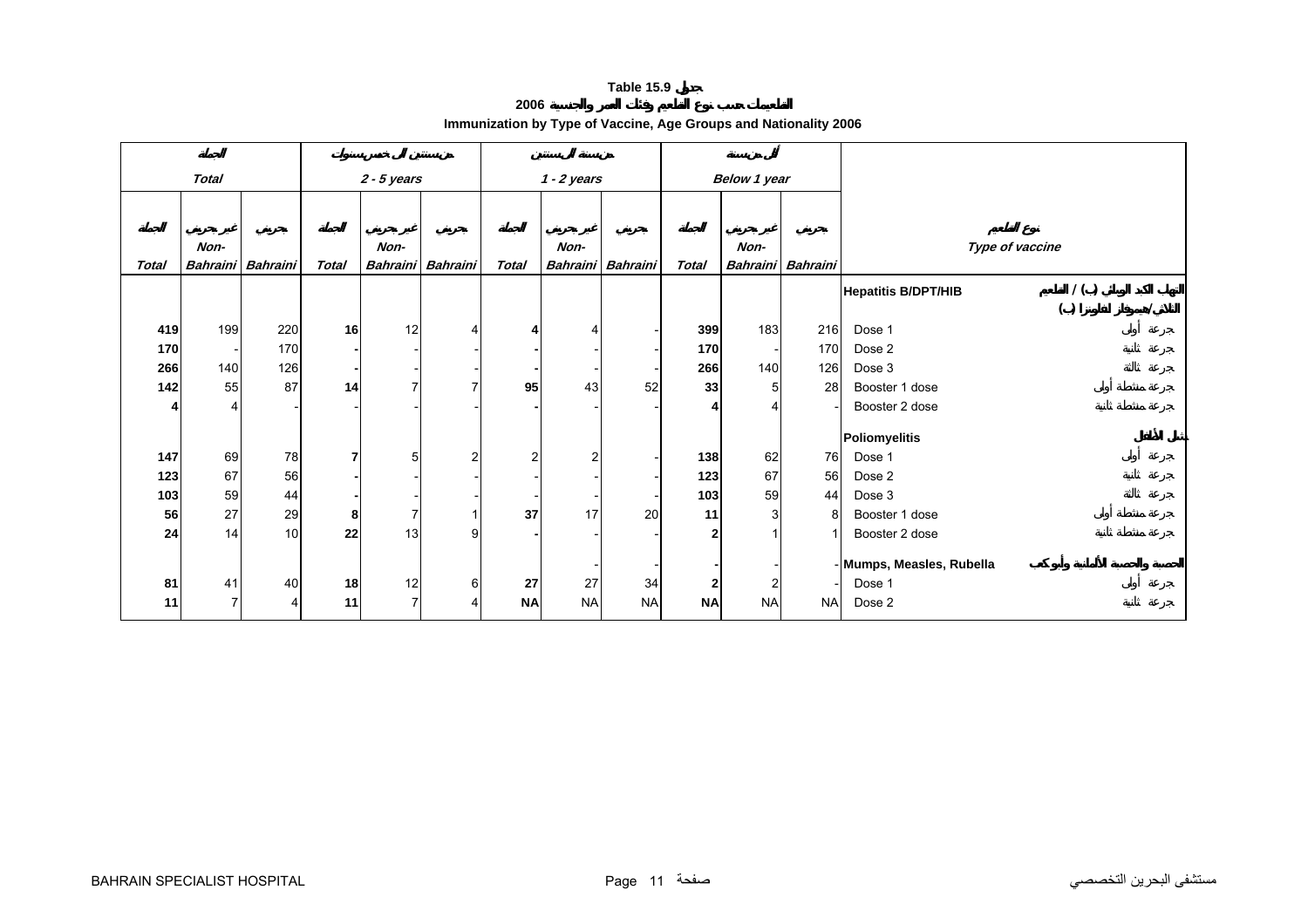## **Table 15.10 2006 - 2003Laboratory Tests 2003 - 2006**

<span id="page-10-0"></span>

| <b>Type of Test</b>                     | 2006   | 2005   | 2004   | 2003   |
|-----------------------------------------|--------|--------|--------|--------|
| Clinical chemistry of blood             | 37,651 | 18,629 | 11,878 | 11,872 |
| Clinical chemistry of other body fluids | 415    | 336    | 281    |        |
| <b>IChemical function tests</b>         |        |        |        |        |
| Endocrine function tests & enzymes      | 8,257  | 8,257  | 2,506  |        |
| Microbiology                            | 9,065  | 5,747  | 9,438  | 5,175  |
| Serology & immunology                   | 9,444  | 10,455 | 17,751 |        |
| Mycology & parasitology                 | 1,584  | 736    | 1,104  |        |
| Hematology                              | 14,230 | 8,240  | 5,465  | 4,106  |
| General pathology                       | 7,599  | 6,527  | 1,415  | 1,107  |
| Other laboratories tests                | 2,977  | 2,754  | 923    | 149    |
| Total                                   | 91,222 | 61,681 | 50,761 | 22,409 |

#### **2006 Radiology Procedures 2006 Table 15.11**

| <b>Type of Test</b>                                            | 2006           | 2005         | 2004         | 2003         |  |
|----------------------------------------------------------------|----------------|--------------|--------------|--------------|--|
| Plain & general radiography<br>Radiography with contrast media | 9,922<br>1,140 | 9,830<br>853 | 8,873<br>695 | 4,790<br>306 |  |
| <b>Total</b>                                                   | 11,062         | 10,683       | 9,568        | 5,096        |  |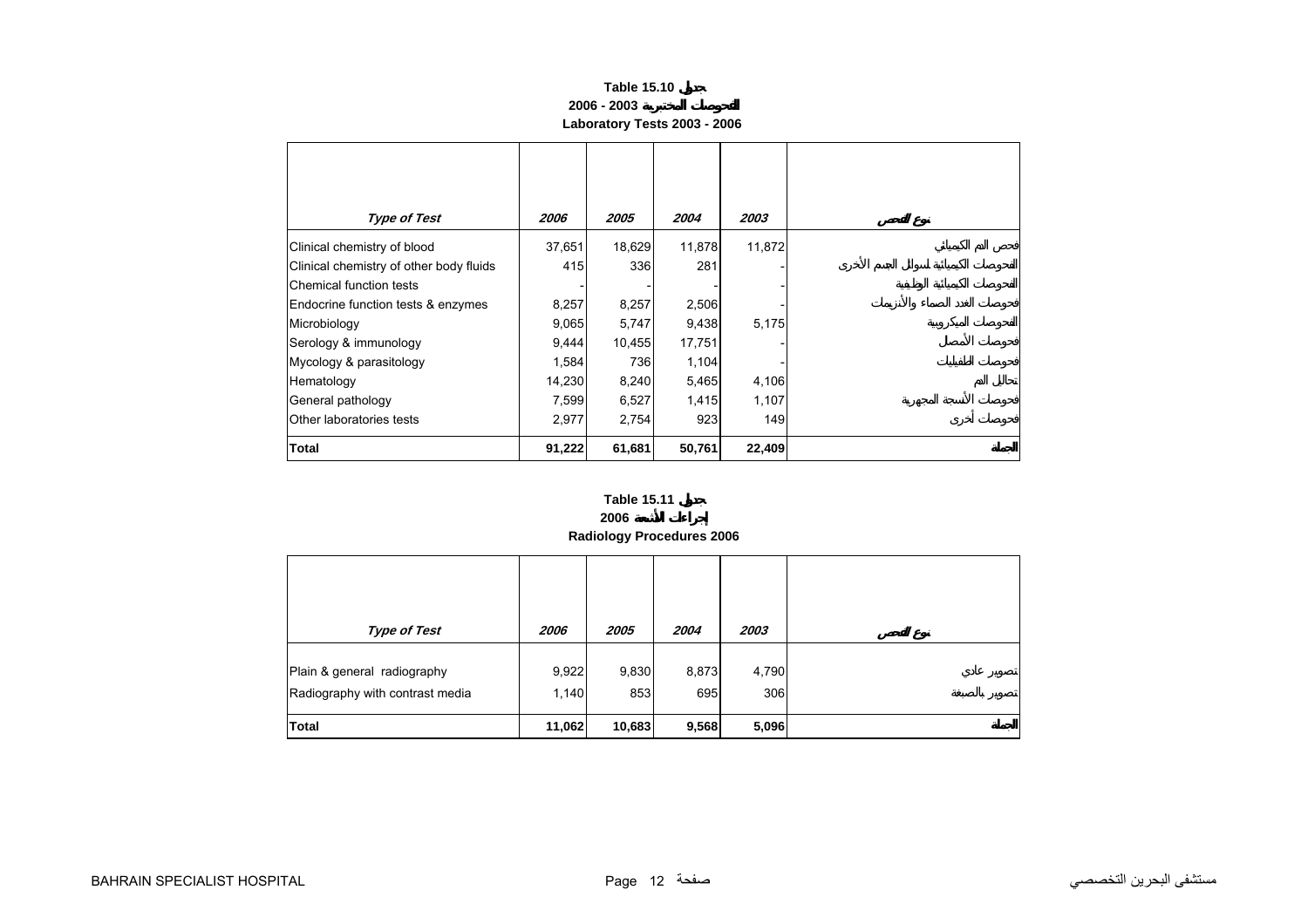**Deaths by Cause of Death, Length of Stay, Nationality and Sex 2006 2006**

<span id="page-11-0"></span>

|       |              |            |              |               | 48  |              | 48               |            |          |                                         |                   |
|-------|--------------|------------|--------------|---------------|-----|--------------|------------------|------------|----------|-----------------------------------------|-------------------|
|       | <b>Total</b> |            |              | 48 hrs & over |     |              | Less than 48 hrs |            |          |                                         |                   |
|       |              |            |              |               |     |              |                  |            |          |                                         |                   |
|       |              |            |              |               |     |              |                  |            |          |                                         | ICD <sub>10</sub> |
| Total | Non-Bah      | <b>Bah</b> | <b>Total</b> | Non-Bah       | Bah | <b>Total</b> | Non-Bah          | <b>Bah</b> | Sex      | <b>Cause of Death</b>                   | Code              |
| 2     |              |            |              |               |     |              |                  |            | - Male   |                                         | A00-B99           |
|       |              |            |              |               |     |              |                  |            | - Female | Certain Infectious & Parasitic Diseases |                   |
|       |              |            |              |               |     |              |                  |            | - Total  |                                         |                   |
|       |              |            |              |               |     |              |                  |            | - Male   |                                         | C00-D48           |
|       |              |            |              |               |     |              |                  |            | - Female | Neoplasms                               |                   |
|       |              |            |              |               |     |              |                  |            | -Total   |                                         |                   |
|       |              |            |              |               |     |              |                  |            |          |                                         |                   |
|       |              |            |              |               |     |              |                  |            | 1 Male   |                                         | 100-199           |
|       |              |            |              |               |     |              |                  |            | 2 Female | Diseases of the Circulatory System      |                   |
|       |              |            |              |               |     |              |                  |            | 3 Total  |                                         |                   |
|       |              |            |              |               |     |              |                  |            | - Male   |                                         | J00-J99           |
|       |              |            |              |               |     |              |                  |            | - Female | Diseases of the Respiratory System      |                   |
|       |              |            |              |               |     |              |                  |            | - Total  |                                         |                   |
|       |              |            |              |               |     |              |                  |            |          |                                         |                   |
|       |              |            |              |               |     |              |                  |            | 1 Male   |                                         | K00-K93           |
|       |              |            |              |               |     |              |                  |            | - Female | Diseases of the Digestive System        |                   |
| 2     |              |            |              |               |     |              |                  |            | 1 Total  |                                         |                   |
| 6     |              |            | 3            |               | 3   | 3            |                  |            | 2 Male   |                                         |                   |
| 5     |              |            |              |               |     |              |                  |            | 2 Female | <b>Total</b>                            |                   |
| 11    | າ            |            |              |               |     |              |                  |            | 4 Total  |                                         |                   |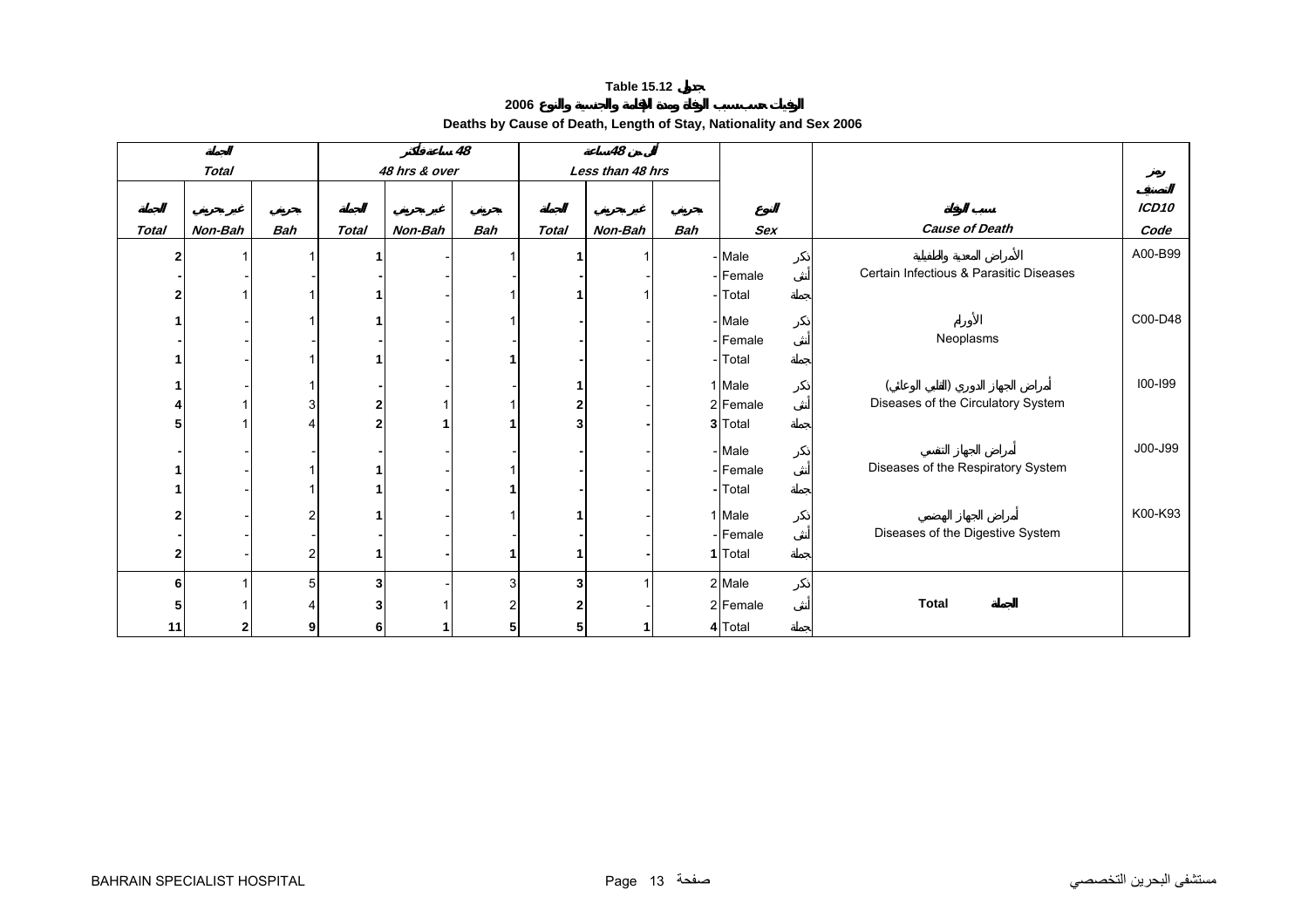# **جدول 15.13 Table**

# **2006 ( )**

**Discharges (Alive and Dead) by Diagnosis and Age Groups 2006** 

<span id="page-12-0"></span>

| <b>Total</b> | $70+$          | 60-69        | 50-59 | 40-49 | 30-39 | $20 - 29$ | $10 - 19$ | $1 - 9$ | $<$ 1 yr |                   | <b>Principal Diagnosis</b>                                                              | ICD-10 Code |
|--------------|----------------|--------------|-------|-------|-------|-----------|-----------|---------|----------|-------------------|-----------------------------------------------------------------------------------------|-------------|
| 129          | 10             | 7            | 14    | 8     | 25    | 26        | 6         | 31      |          | 2 Alive           |                                                                                         | A00-B99     |
|              |                |              |       |       |       |           |           |         |          | -Dead             | Infectious & parasitic diseases                                                         |             |
| 113          | 23             | 8            | 17    | 27    | 20    | 10        |           |         |          | 6 Alive           |                                                                                         | C00-D49     |
|              |                |              |       |       |       |           |           |         |          | -Dead             | Neoplasms                                                                               |             |
| 91           | 20             | 6            | 2     | 8     | 8     | 8         | 5         | 10      |          | 24 Alive          |                                                                                         | D50-D89     |
|              |                |              |       |       |       |           |           |         |          | -lDead            | Diseases of the blood & blood-forming organs<br>and disorder involving immune mechanism |             |
| 307          | 51             | 62           | 44    | 61    | 12    | 11        | 7         | 54      |          | 5 Alive           |                                                                                         | E00-E90     |
|              |                |              |       |       |       |           |           |         |          | -Dead             | Endocrine, Nutritional & Metabolic Diseases                                             |             |
| 69           |                | 5            | 6     | 26    | 10    | 16        |           |         |          | - Alive           |                                                                                         | F00-F99     |
|              |                |              |       |       |       |           |           |         |          | - Dead            | Mental & behavioural disorder                                                           |             |
| 68           |                |              | 10    | 21    |       | 8         |           | 6       |          | - Alive<br>- Dead | Diseases of the nervous system                                                          | G00-G99     |
|              |                |              |       |       |       |           |           |         |          |                   |                                                                                         |             |
| 25           |                | 3            |       | 5     |       |           |           | 2       |          | 1 Alive<br>- Dead | Diseases of the Eye and Adnexa                                                          | H00-H59     |
| 39           |                | 3            |       |       |       |           |           | 17      |          | 1 Alive           |                                                                                         | H60-H95     |
|              |                |              |       |       |       |           |           |         |          | -Dead             | Diseases of the Ear and Mustoid process                                                 |             |
| 328          | 78             | 73           | 63    | 67    | 30    | 11        |           |         |          | 1 Alive           |                                                                                         | $100 - 199$ |
| 5            | $\overline{c}$ | $\mathbf{1}$ | 1     |       |       |           |           |         |          | - Dead            | Diseases of the circulatory system                                                      |             |
| 257          | 38             | 12           | 24    | 43    | 35    | 40        | 17        | 45      |          | 3 Alive           |                                                                                         | J00-J99     |
|              |                |              |       |       |       |           |           |         |          | - Dead            | Diseases of the respiratory system                                                      |             |
| 485          | 47             | 52           | 74    | 109   | 70    | 65        | 33        | 35      |          | - Alive           |                                                                                         | K00-K93     |
| $\mathbf{2}$ |                |              |       |       |       |           |           |         |          | -Dead             | Diseases of the digestive system                                                        |             |
| 57           |                | 2            | 10    | 12    | я     | 10        | 5         | 5       |          | 1 Alive           |                                                                                         | L00-L99     |
|              |                |              |       |       |       |           |           |         |          | -Dead             | Diseases of the skin & subcutaneous tissue                                              |             |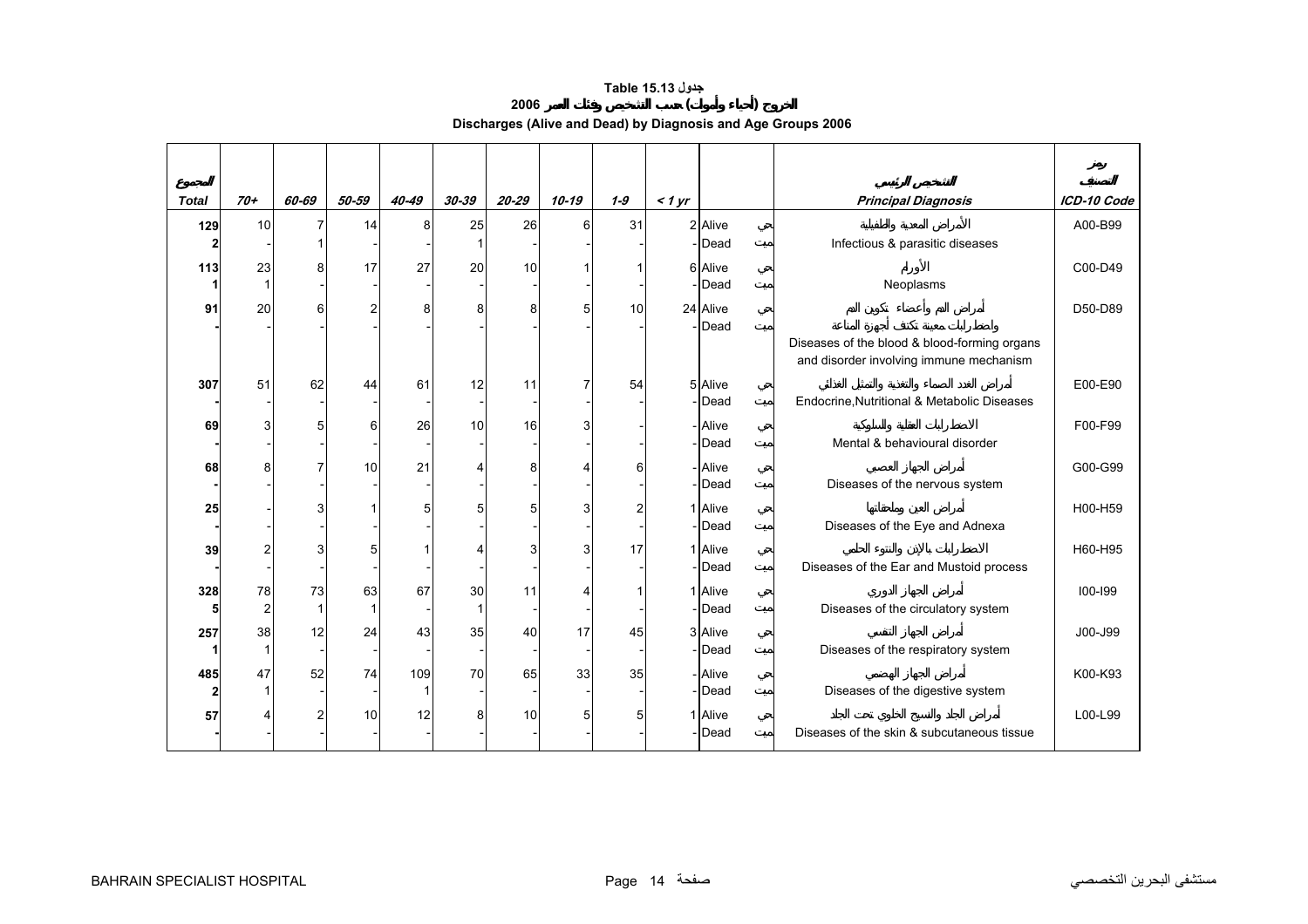# **(Cont'd) Table 15.13 ( )**

**2006 ( )** 

**Discharges (Alive and Dead) by Diagnosis and Age Groups 2006** 

| <b>Total</b> | $70+$ | 60-69          | 50-59 | $40 - 49$ | $30 - 39$ | $20 - 29$ | 10-19 | $1 - 9$        | $<$ 1 yr |                    | <b>Principal Diagnosis</b>                                                                 | ICD-10 Code |
|--------------|-------|----------------|-------|-----------|-----------|-----------|-------|----------------|----------|--------------------|--------------------------------------------------------------------------------------------|-------------|
| 97           | 15    | 14             | 24    | 12        | 10        | 15        |       | 3              |          | <b>Alive</b>       |                                                                                            | M00-M99     |
|              |       |                |       |           |           |           |       |                |          | -Dead              | Diseases of the musculoskeletal system and<br>connective tissue                            |             |
| 363          | 36    | 28             | 63    | 82        | 71        | 66        | 6     | $\overline{9}$ |          | 2 Alive            |                                                                                            | N00-N99     |
|              |       |                |       |           |           |           |       |                |          | - <b>I</b> Dead    | Diseases of genitourinary system                                                           |             |
| 924          |       |                |       | 40        | 386       | 491       | 6     |                |          | - Alive<br>-Dead   |                                                                                            | O00-O99     |
|              |       |                |       |           |           |           |       |                |          |                    | Pregnancy, childbirth & the peurperium                                                     |             |
| 209          |       |                |       |           |           |           |       | 4              |          | 205 Alive<br>-Dead | Certain conditions originating in perinatal period                                         | P00-P96     |
|              |       |                |       |           |           |           |       |                |          |                    |                                                                                            |             |
| 33           |       |                |       |           |           |           |       | 12             |          | 17 Alive<br>Dead   | Congenital Malformations, Deformations and                                                 | Q00-Q99     |
|              |       |                |       |           |           |           |       |                |          |                    | <b>Chromosomal Abnormalities</b>                                                           |             |
| 105          | 5     | 6              | 18    | 25        | 12        | 22        | 7     | 10             |          | - Alive            |                                                                                            | R00-R99     |
|              |       |                |       |           |           |           |       |                |          | -Dead              |                                                                                            |             |
|              |       |                |       |           |           |           |       |                |          |                    | Symptoms, Signs and Abnormal Clinical and<br>Laboratory Findings, not elsewhere classified |             |
|              |       |                |       |           |           |           |       |                |          |                    |                                                                                            |             |
| 70           | 3     | $\overline{2}$ | 15    | 11        | 8         | 13        | 9     | $\overline{9}$ |          | Alive<br>Dead      | Injury, Poisoning and Certain other                                                        | S00-T98     |
|              |       |                |       |           |           |           |       |                |          |                    | Consequences of external causes                                                            |             |
| 12           |       |                |       |           |           |           |       | 4              |          | - Alive            |                                                                                            | V00-Y98     |
|              |       |                |       |           |           |           |       |                |          | -Dead              | External causes of Morbidity and Mortality                                                 |             |
| 345          |       |                | 72    |           |           |           | 32    | 8              |          | 231 Alive          |                                                                                            | Z00-Z99     |
|              |       |                |       |           |           |           |       |                |          | Dead               |                                                                                            |             |
|              |       |                |       |           |           |           |       |                |          |                    | Factors influencing health status and<br>contact with health services                      |             |
| 4,126        | 344   | 293            | 464   | 558       | 721       | 824       | 157   | 266            |          | 499 Alive          |                                                                                            |             |
| 11           |       |                |       |           |           |           |       |                |          | -Dead              | <b>Total</b>                                                                               |             |
| 4,137        | 349   | 295            | 465   | 559       | 723       | 824       | 157   | 266            |          | 499 Total          |                                                                                            |             |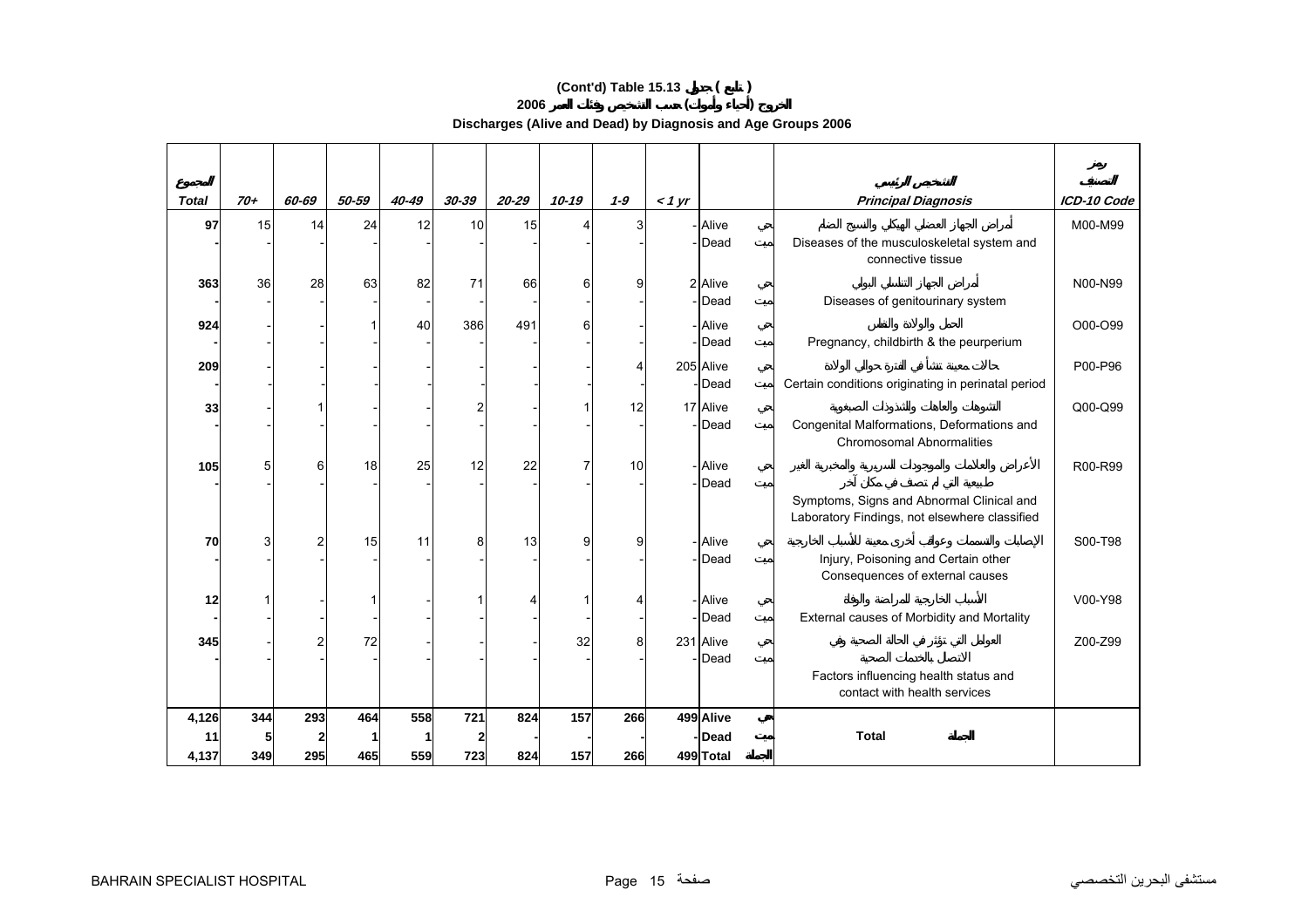# **2006 ( )**

**Discharges (Alive and Dead) by Principal Diagnosis, Nationality and Sex 2006** 

<span id="page-14-0"></span>

|              | <b>Total</b> |       |             |       | Non-Bahraini |       |             |       | <b>Bahraini</b> |       |             |       |                                                                                         |          |
|--------------|--------------|-------|-------------|-------|--------------|-------|-------------|-------|-----------------|-------|-------------|-------|-----------------------------------------------------------------------------------------|----------|
|              | Female       |       | <b>Male</b> |       | Female       |       | <b>Male</b> |       | Female          |       | <b>Male</b> |       |                                                                                         |          |
| Grand        |              |       |             |       |              |       |             |       |                 |       |             |       |                                                                                         | $ICD-10$ |
| <b>Total</b> | <b>Dead</b>  | Alive | <b>Dead</b> | Alive | <b>Dead</b>  | Alive | <b>Dead</b> | Alive | <b>Dead</b>     | Alive | <b>Dead</b> | Alive | <b>Principal Diagnosis</b>                                                              | Code     |
| 131          |              | 65    | 2           | 64    |              | 18    |             | 21    |                 | 47    |             | 43    |                                                                                         | A00-B99  |
|              |              |       |             |       |              |       |             |       |                 |       |             |       | Infectious & parasitic diseases                                                         |          |
| 114          |              | 79    |             | 34    |              | 26    |             | 11    |                 | 53    |             | 23    |                                                                                         | C00-D48  |
|              |              |       |             |       |              |       |             |       |                 |       |             |       | Neoplasms                                                                               |          |
| 91           |              | 46    |             | 45    |              | 2     |             | 9     |                 | 44    |             | 36    |                                                                                         | D50-D89  |
|              |              |       |             |       |              |       |             |       |                 |       |             |       | Diseases of the blood & blood-forming organs<br>and disorder involving immune mechanism |          |
| 307          |              | 157   |             | 150   |              | 45    |             | 42    |                 | 112   |             | 108   |                                                                                         | E00-E90  |
|              |              |       |             |       |              |       |             |       |                 |       |             |       | Endocrine, Nutritional & Metabolic Diseases                                             |          |
| 69           |              | 33    |             | 36    |              | 7     |             | 10    |                 | 26    |             | 26    |                                                                                         | F00-F99  |
|              |              |       |             |       |              |       |             |       |                 |       |             |       | Mental & behavioural disorder                                                           |          |
| 68           |              | 27    |             | 41    |              | 12    |             | 14    |                 | 15    |             | 27    |                                                                                         | G00-G99  |
|              |              |       |             |       |              |       |             |       |                 |       |             |       | Diseases of the nervous system                                                          |          |
| 25           |              | g     |             | 16    |              | 3     |             | 8     |                 | 61    |             | 8     |                                                                                         | H00-H59  |
|              |              |       |             |       |              |       |             |       |                 |       |             |       | Diseases of the Eye and Adnexa                                                          |          |
| 39           |              | 18    |             | 21    |              | 7     |             | 6     |                 | 11    |             | 15    |                                                                                         | H60-H95  |
|              |              |       |             |       |              |       |             |       |                 |       |             |       | Diseases of the Ear and Mustoid process                                                 |          |
| 333          |              | 156   | 2           | 172   |              | 44    |             | 58    | 3               | 112   |             | 114   | Diseases of the circulatory system                                                      | 100-199  |
|              |              |       |             |       |              |       |             |       |                 |       |             |       |                                                                                         |          |
| 258          |              | 100   |             | 157   |              | 18    |             | 49    |                 | 82    |             | 108   | Diseases of the respiratory system                                                      | J00-J99  |
|              |              |       |             |       |              |       |             |       |                 |       |             |       |                                                                                         |          |
| 487          |              | 246   |             | 239   |              | 97    |             | 101   |                 | 149   |             | 138   | Diseases of the digestive system                                                        | K00-K93  |
| 57           |              | 25    |             | 32    |              | 8     |             | 18    |                 | 17    |             | 14    |                                                                                         | L00-L99  |
|              |              |       |             |       |              |       |             |       |                 |       |             |       | Diseases of the skin & subcutaneous tissue                                              |          |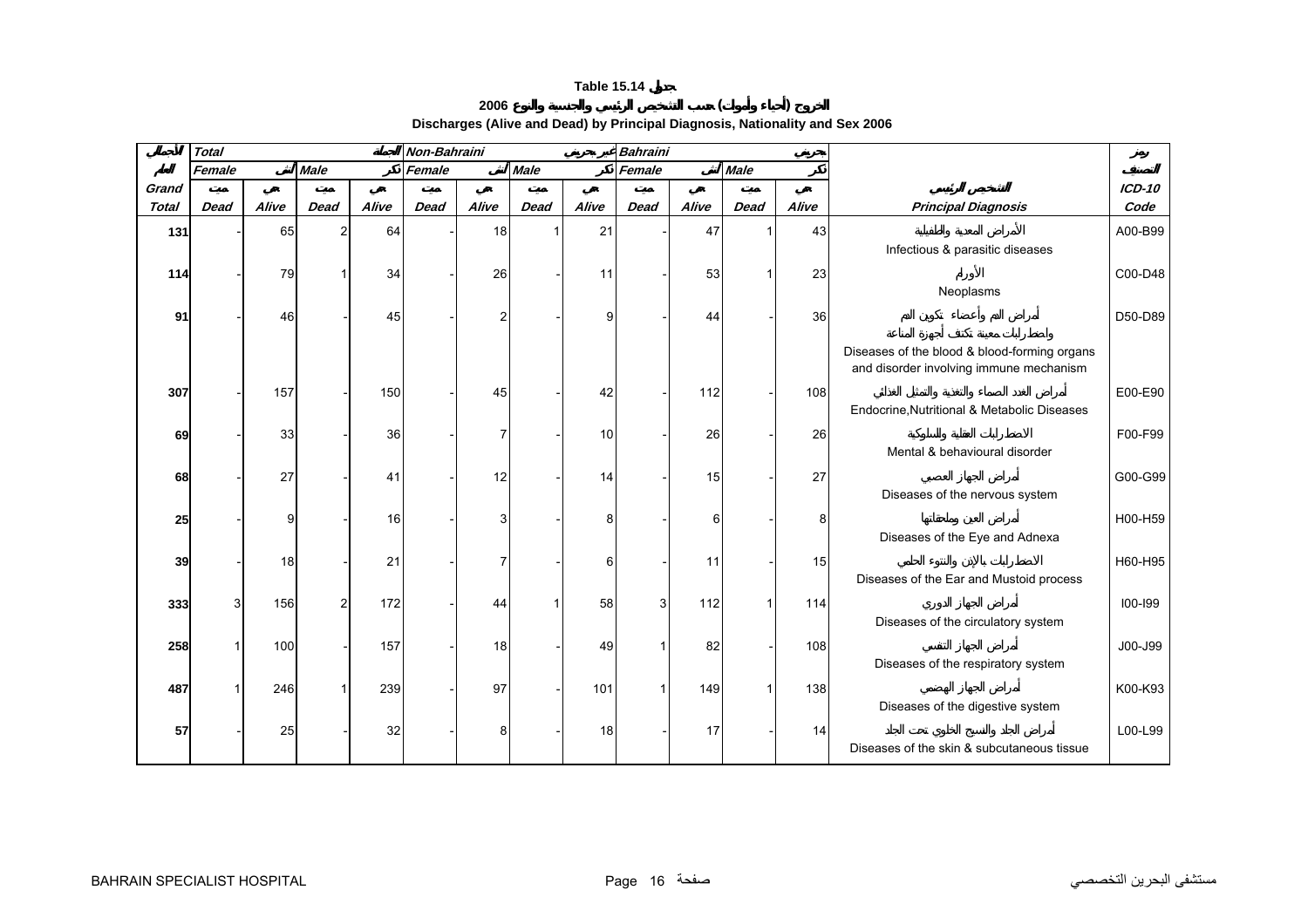# **(Cont'd) Table 15.14 ( )**

**2006 ( )** 

**Discharges (Alive and Dead) by Principal Diagnosis, Nationality and Sex 2006** 

|                       | <b>Total</b> |       |             |       | Non-Bahraini |       |              |       | <b>Bahraini</b> |       |             |          |                                                                                            |                  |
|-----------------------|--------------|-------|-------------|-------|--------------|-------|--------------|-------|-----------------|-------|-------------|----------|--------------------------------------------------------------------------------------------|------------------|
|                       | Female       |       | <b>Male</b> |       | Female       |       | <b>Male</b>  |       | Female          |       | <b>Male</b> |          |                                                                                            |                  |
| Grand<br><b>Total</b> | <b>Dead</b>  | Alive | <b>Dead</b> | Alive | <b>Dead</b>  | Alive | <b>Dead</b>  | Alive | <b>Dead</b>     | Alive | <b>Dead</b> | Alive    | <b>Principal Diagnosis</b>                                                                 | $ICD-10$<br>Code |
| 97                    |              | 50    |             | 47    |              | 15    |              | 18    |                 | 35    |             | 29       | Diseases of the musculoskeletal system and<br>connective tissue                            | M00-M99          |
| 363                   |              | 266   |             | 97    |              | 87    |              | 32    |                 | 179   |             | 65       | Diseases of genitourinary system                                                           | N00-N99          |
| 924                   |              | 922   |             | 2     |              | 249   |              |       |                 | 673   |             | 2        | Pregnancy, childbirth & the peurperium                                                     | O00-O99          |
| 209                   |              | 99    |             | 110   |              | 23    |              | 25    |                 | 76    |             | 85       | Certain conditions originating in perinatal period                                         | P00-P96          |
| 33                    |              | 19    |             | 14    |              | 6     |              |       |                 | 13    |             | 10       | Congenital Malformations, Deformations and<br><b>Chromosomal Abnormalities</b>             | Q00-Q99          |
| 105                   |              | 48    |             | 57    |              | 8     |              | 25    |                 | 40    |             | 32       | Symptoms, Signs and Abnormal Clinical and<br>Laboratory Findings, not elsewhere classified | R00-R99          |
| 70                    |              | 20    |             | 50    |              | 8     |              | 25    |                 | 12    |             | 25       | Injury, Poisoning and Certain other<br>Consequences of external causes                     | S00-T98          |
| 12                    |              | 5     |             | 7     |              | 2     |              | 2     |                 | 3     |             | $5 \mid$ | External causes of Morbidity and Mortality                                                 | V01-Y98          |
| 345                   |              | 180   |             | 165   |              | 72    |              | 65    |                 | 108   |             | 100      | Factors influencing health status and                                                      | Z00-Z99          |
|                       |              |       |             |       |              |       |              |       |                 |       |             |          | contact with health services                                                               |                  |
| 4,137                 | 51           | 2,570 | 6           | 1,556 |              | 757   | $\mathbf{2}$ | 543   | 5 <sub>l</sub>  | 1,813 |             | 1,013    | <b>Total</b>                                                                               |                  |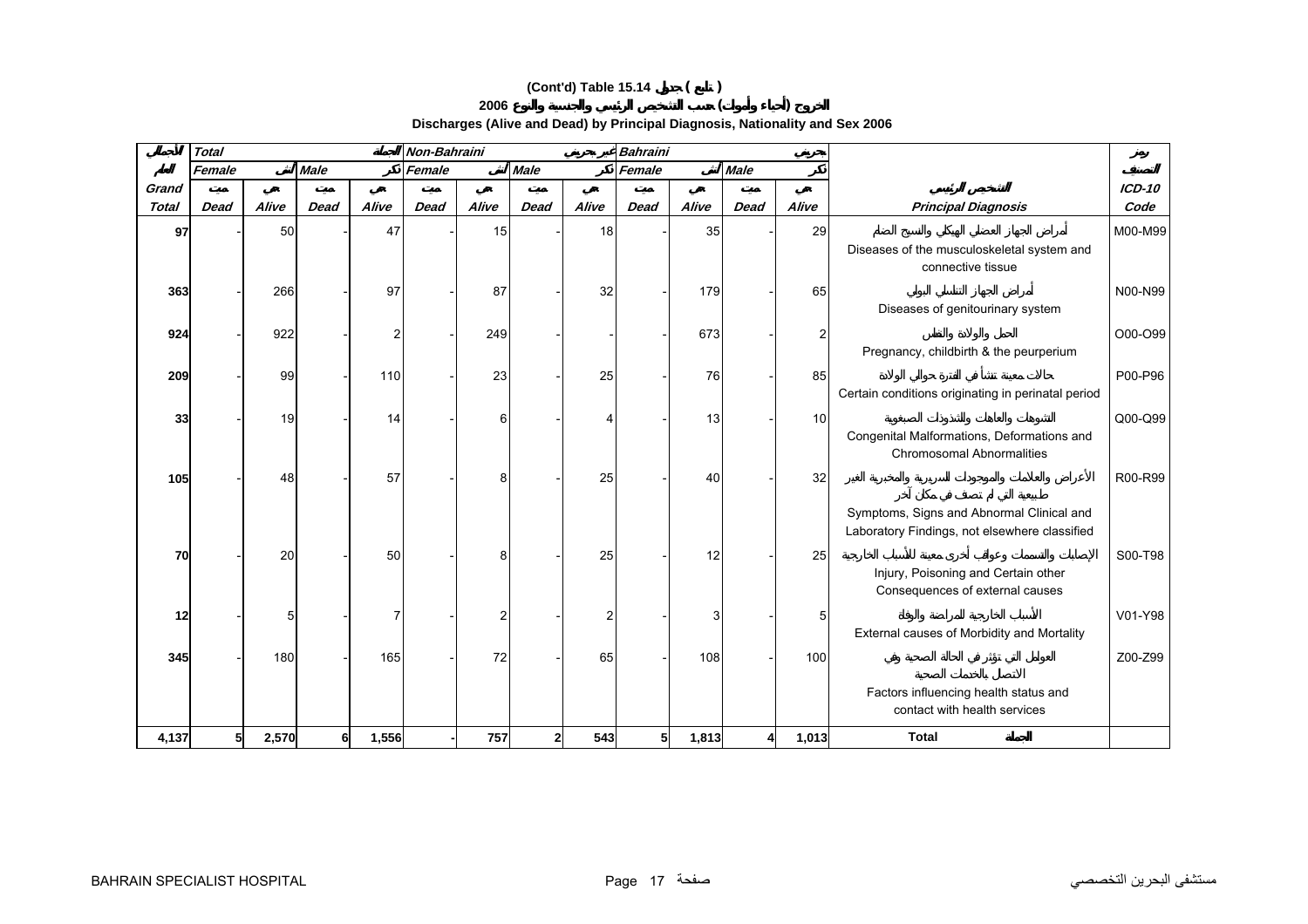# **جدول 15.15 Table**

# **Discharges (Alive and Dead) by Age Groups, Nationality and Sex 2006**

**2006 ( )** 

<span id="page-16-0"></span>

| <b>Total</b>            |                |              | Non-Bahraini   |        |             | <b>Bahraini</b> |                |             |             |                                |
|-------------------------|----------------|--------------|----------------|--------|-------------|-----------------|----------------|-------------|-------------|--------------------------------|
|                         |                |              |                |        |             |                 |                |             |             | $\left( \right)$<br>$\sqrt{2}$ |
| <b>Total</b>            | Female         | <b>Male</b>  | <b>Total</b>   | Female | <b>Male</b> | <b>Total</b>    | Female         | <b>Male</b> |             | Age Group (Years)              |
| 499                     | 189            | 310          | 164            | 57     | 107         | 335             | 132            |             | 203 Alive   |                                |
|                         |                |              |                |        |             |                 |                |             | - Dead      | <1 year                        |
| 499                     | 189            | 310          | 164            | 57     | 107         | 335             | 132            |             | 203 Total   |                                |
| 266                     | 100            | 166          | 79             | 32     | 47          | 187             | 68             |             | 119 Alive   |                                |
|                         |                |              |                |        |             |                 |                |             | - Dead      | $1 - 9$                        |
| 266                     | 100            | 166          | 79             | 32     | 47          | 187             | 68             |             | 119 Total   |                                |
| 157                     | 66             | 91           | 36             | 12     | 24          | 121             | 54             |             | 67 Alive    |                                |
|                         |                |              |                |        |             |                 |                |             | -Dead       | $10 - 19$                      |
| 157                     | 66             | 91           | 36             | 12     | 24          | 121             | 54             |             | 67 Total    |                                |
| 824                     | 670            | 154          | 219            | 169    | 50          | 605             | 501            |             | 104 Alive   |                                |
|                         |                |              |                |        |             |                 |                |             | -IDead      | $20 - 29$                      |
| 824                     | 670            | 154          | 219            | 169    | 50          | 605             | 501            |             | 104 Total   |                                |
| 721                     | 558            | 163          | 269            | 209    | 60          | 452             | 349            |             | 103 Alive   |                                |
| $\mathbf{2}$            |                | $\mathbf{1}$ | $\overline{2}$ | 1      | 11          |                 |                |             | -Dead       | $30 - 39$                      |
| 723                     | 559            | 164          | 271            | 210    | 61          | 452             | 349            |             | $103$ Total |                                |
| 558                     | 304            | 254          | 208            | 97     | 111         | 350             | 207            |             | 143 Alive   |                                |
| $\mathbf{1}$            |                | 1            |                |        |             | 1               |                |             | 1 Dead      | $40 - 49$                      |
| 559                     | 304            | 255          | 208            | 97     | 111         | 351             | 207            |             | 144 Total   |                                |
| 464                     | 242            | 222          | 173            | 90     | 83          | 291             | 152            |             | 139 Alive   |                                |
| $\mathbf 1$             | $\mathbf{1}$   |              |                |        |             | 1               | $\mathbf{1}$   |             | - Dead      | $50 - 59$                      |
| 465                     | 243            | 222          | 173            | 90     | 83          | 292             | 153            |             | 139 Total   |                                |
| 293                     | 178            | 115          | 94             | 59     | 35          | 199             | 119            |             | 80 Alive    |                                |
| $\overline{\mathbf{2}}$ | $\mathbf 1$    |              |                |        |             | 2               | $\mathbf{1}$   |             | 1 Dead      | $60 - 69$                      |
| 295                     | 179            | 116          | 94             | 59     | 35          | 201             | 120            |             | 81 Total    |                                |
| 344                     | 201            | 143          | 67             | 35     | 32          | 277             | 166            |             | 111 Alive   |                                |
| 5                       | $\overline{2}$ | 3            |                |        |             | 5               | $\overline{c}$ |             | 3 Dead      | $70 +$                         |
| 349                     | 203            | 146          | 67             | 35     | 32          | 282             | 168            |             | 114 Total   |                                |
| 4,126                   | 2,508          | 1,618        | 1,309          | 760    | 549         | 2,817           | 1,748          | 1,069 Alive |             |                                |
| 11                      | 5              | 6            |                | 1      | 1           | 9               | 4              |             | 5 Dead      | <b>Total</b>                   |
| 4,137                   | 2,513          | 1,624        | 1,311          | 761    | 550         | 2,826           | 1,752          | 1,074 Total |             |                                |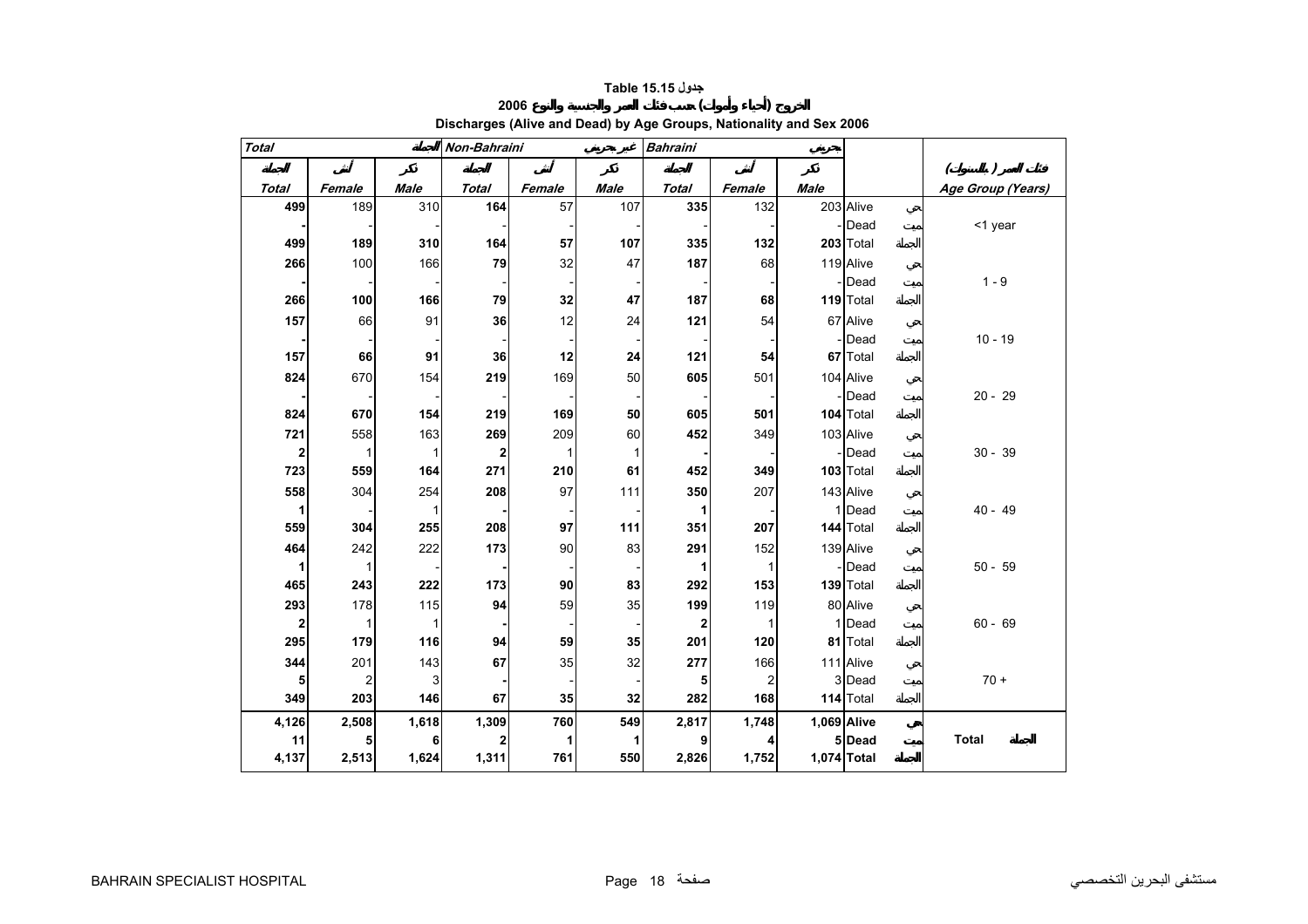# **جدول 15.16 Table**

#### **2006**

**Discharges by Principal Diagnosis, Sex and Age Groups 2006**

<span id="page-17-0"></span>

| <b>Male</b>  |     |       |                |                |   | Female            |     |       |       |                 |                |                       |                                                                                         |                       |
|--------------|-----|-------|----------------|----------------|---|-------------------|-----|-------|-------|-----------------|----------------|-----------------------|-----------------------------------------------------------------------------------------|-----------------------|
| Age Groups   |     |       |                |                |   | <b>Age Groups</b> |     |       |       |                 |                |                       |                                                                                         |                       |
|              |     |       |                |                |   |                   |     |       |       |                 |                |                       |                                                                                         |                       |
| <b>Total</b> | 60+ | 40-59 | 20-39          | $1 - 19$       | 1 | <b>Total</b>      | 60+ | 40-59 | 20-39 | $1 - 19$        | 1              | Grand<br><b>Total</b> | <b>Principal Diagnosis</b>                                                              | <b>ICD-10</b><br>Code |
| 66           | ี่ค | a     | 26             | 24             |   | 63                | 11  | 13    | 25    | 13 <sup>l</sup> |                | 129                   |                                                                                         | A00-B99               |
|              |     |       |                |                |   |                   |     |       |       |                 |                |                       | Infectious & parasitic diseases                                                         |                       |
| 40           | 12  | 12    | 15             |                |   | 73                | 19  | 32    | 15    |                 | 6              | $113$                 | Neoplasms                                                                               | C00-D49               |
|              |     |       |                |                |   |                   |     |       |       |                 |                |                       |                                                                                         |                       |
| 30           | 9   |       | $\overline{9}$ | 5              |   | 61                | 16  | 3     | 8     | 10 <sup>1</sup> | 24             | 91                    |                                                                                         | $D50-D89$             |
|              |     |       |                |                |   |                   |     |       |       |                 |                |                       | Diseases of the blood & blood-forming organs<br>and disorder involving immune mechanism |                       |
| 150          | 44  | 60    | 11             | 35             |   | 157               | 59  | 45    | 22    | 26              | 5 <sup>1</sup> | 307                   |                                                                                         | E00-E90               |
|              |     |       |                |                |   |                   |     |       |       |                 |                |                       | Endocrine, Nutritional & Metabolic Diseases                                             |                       |
| 38           |     | 23    | 9              | $\mathfrak{p}$ |   | 31                |     | 9     | 17    |                 |                | 69                    | Mental & behavioural disorder                                                           | F00-F99               |
| 42           | 8   | 19    |                | 8              |   | 26                |     | 12    | 5     |                 |                | 68                    |                                                                                         | G00-G99               |
|              |     |       |                |                |   |                   |     |       |       |                 |                |                       | Diseases of the nervous system                                                          |                       |
| 16           |     |       | 8              |                |   |                   |     | 2     |       |                 |                | 25                    |                                                                                         | H00-H59               |
|              |     |       |                |                |   |                   |     |       |       |                 |                |                       | Diseases of the Eye and Adnexa                                                          |                       |

*DISCH : Discharges* :

*DOC : Days of Care (by number of discharges)* :

*ALS : Average Length of Stay* :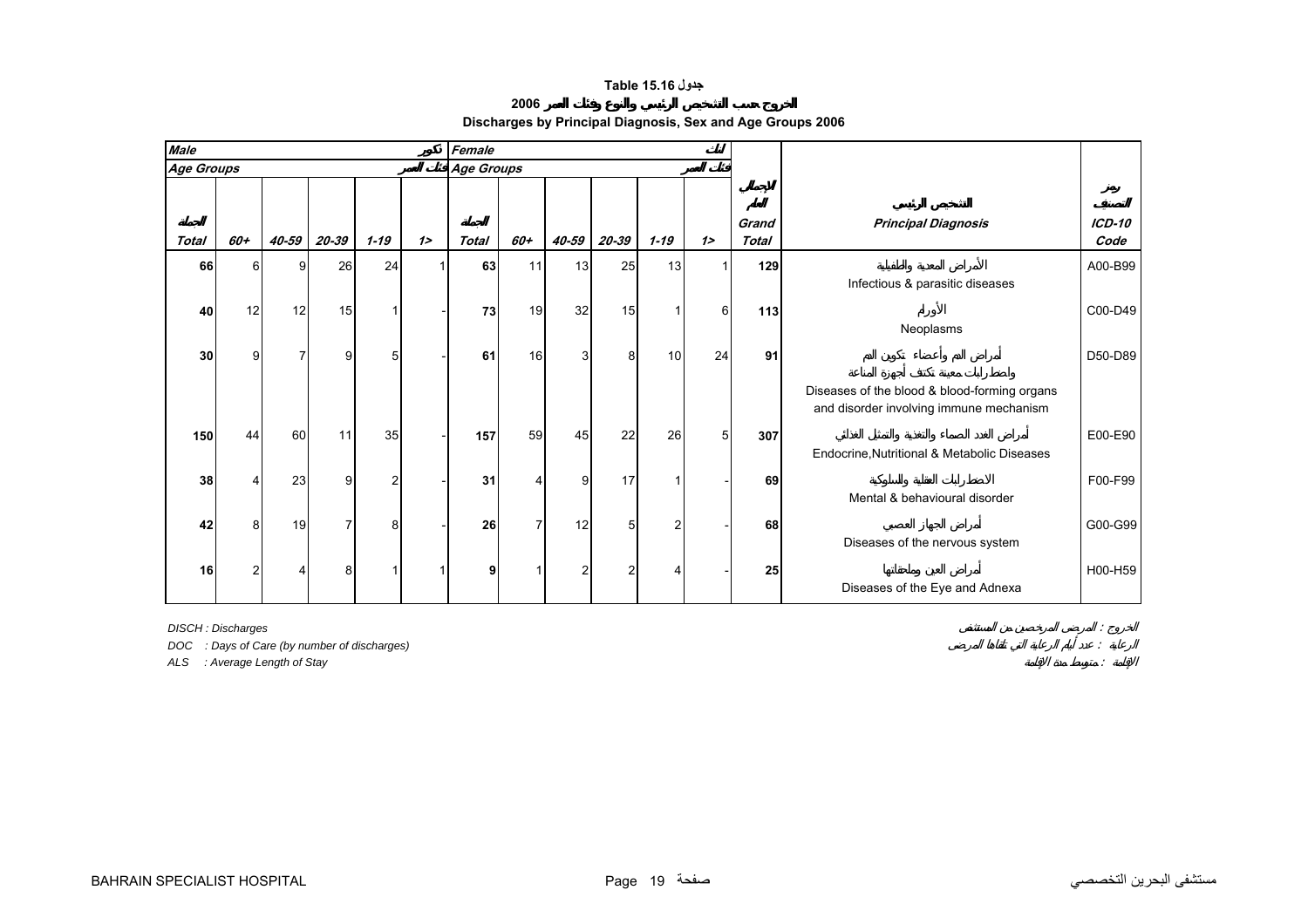# **(Cont'd) Table 15.16 ( )**

**Discharges by Principal Diagnosis, Sex and Age Groups 2006**

| <b>Male</b>       |                 |              |           |                |           | Female          |     |       |              |                 |               |                       |                                                                 |                  |
|-------------------|-----------------|--------------|-----------|----------------|-----------|-----------------|-----|-------|--------------|-----------------|---------------|-----------------------|-----------------------------------------------------------------|------------------|
| <b>Age Groups</b> |                 |              |           |                |           | Age Groups      |     |       |              |                 |               |                       |                                                                 |                  |
| <b>Total</b>      | 60+             | 40-59        | 20-39     | $1 - 19$       | 12        | <b>Total</b>    | 60+ | 40-59 | $20 - 39$    | $1 - 19$        | 12            | Grand<br><b>Total</b> | <b>Principal Diagnosis</b>                                      | $ICD-10$<br>Code |
|                   |                 |              |           |                |           |                 |     |       |              |                 |               |                       |                                                                 |                  |
| 21                |                 | $\mathbf{3}$ | Δ         | 13             |           | 18 <sup>1</sup> | 4   | 3     | $\mathbf{3}$ |                 |               | 39                    | Diseases of the Ear and Mustoid process                         | H60-H95          |
| 175               | 58              | 80           | 32        | 5 <sub>l</sub> |           | 153             | 93  | 50    | 9            |                 |               | 328                   | Diseases of the circulatory system                              | $100 - 199$      |
| 156               | 22              | 42           | 38        | 52             |           | 101             | 28  | 25    | 37           | 10 <sup>1</sup> |               | 257                   | Diseases of the respiratory system                              | J00-J99          |
| 248               | 46              | 91           | 69        | 42             |           | 248             | 53  | 93    | 76           | 26              |               | 496                   | Diseases of the digestive system                                | K00-K93          |
| 32                | 3               | 14           | 11        | Δ              |           | 25              | 3   | 8     | 7            | 6               |               | 57                    |                                                                 | L00-L99          |
|                   |                 |              |           |                |           |                 |     |       |              |                 |               |                       | Diseases of the skin & subcutaneous tissue                      |                  |
| 43                | 10 <sup>1</sup> | 15           | 13        | 51             |           | 54              | 19  | 21    | 12           |                 |               | 97                    | Diseases of the musculoskeletal system and<br>connective tissue | M00-M99          |
| 97                | 19              | 53           | 22        | 3              |           | 266             | 35  | 97    | 120          | 12              | $\mathcal{P}$ | 363                   | Diseases of genitourinary system                                | N00-N99          |
| <b>NA</b>         | <b>NA</b>       | <b>NA</b>    | <b>NA</b> | <b>NA</b>      | <b>NA</b> | 924             |     | 41    | 877          | 6               | <b>NA</b>     | 924                   | Pregnancy, childbirth & the peurperium                          | O00-O99          |